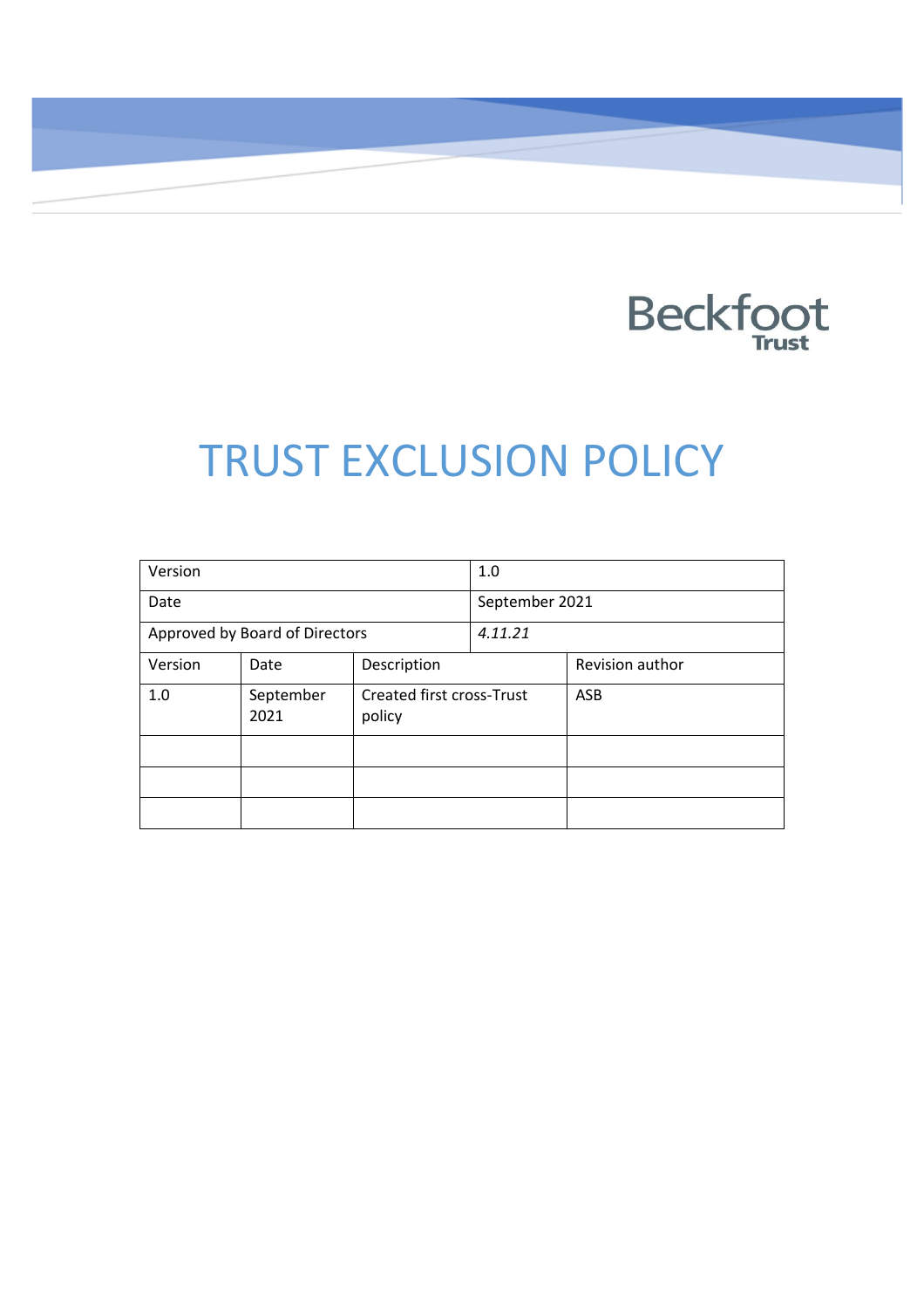### **Contents**

| 1.0  |                                                                                                         |  |
|------|---------------------------------------------------------------------------------------------------------|--|
| 2.0  |                                                                                                         |  |
| 3.0  |                                                                                                         |  |
| 4.0  |                                                                                                         |  |
| 5.0  |                                                                                                         |  |
| 6.0  |                                                                                                         |  |
| 7.0  |                                                                                                         |  |
| 8.0  |                                                                                                         |  |
| 9.0  |                                                                                                         |  |
| 10.0 |                                                                                                         |  |
| 11.0 |                                                                                                         |  |
| 12.0 |                                                                                                         |  |
|      |                                                                                                         |  |
|      |                                                                                                         |  |
|      |                                                                                                         |  |
|      |                                                                                                         |  |
|      |                                                                                                         |  |
|      | Model Letter A - to inform parents/carers of a fixed period suspension from school of 5 days or fewer   |  |
|      |                                                                                                         |  |
|      | Model Letter B: letter to inform parents/carers of a fixed period suspension of more than 5 days (up to |  |
|      | Model Letter C: letter to inform parents/carers of a fixed period suspension of more than 15 days in    |  |
|      |                                                                                                         |  |
|      |                                                                                                         |  |
|      | Appendix 7: Head Teacher guide to exclusion paperwork for Pupil Discipline Committee (PDC) 23           |  |
|      |                                                                                                         |  |
|      |                                                                                                         |  |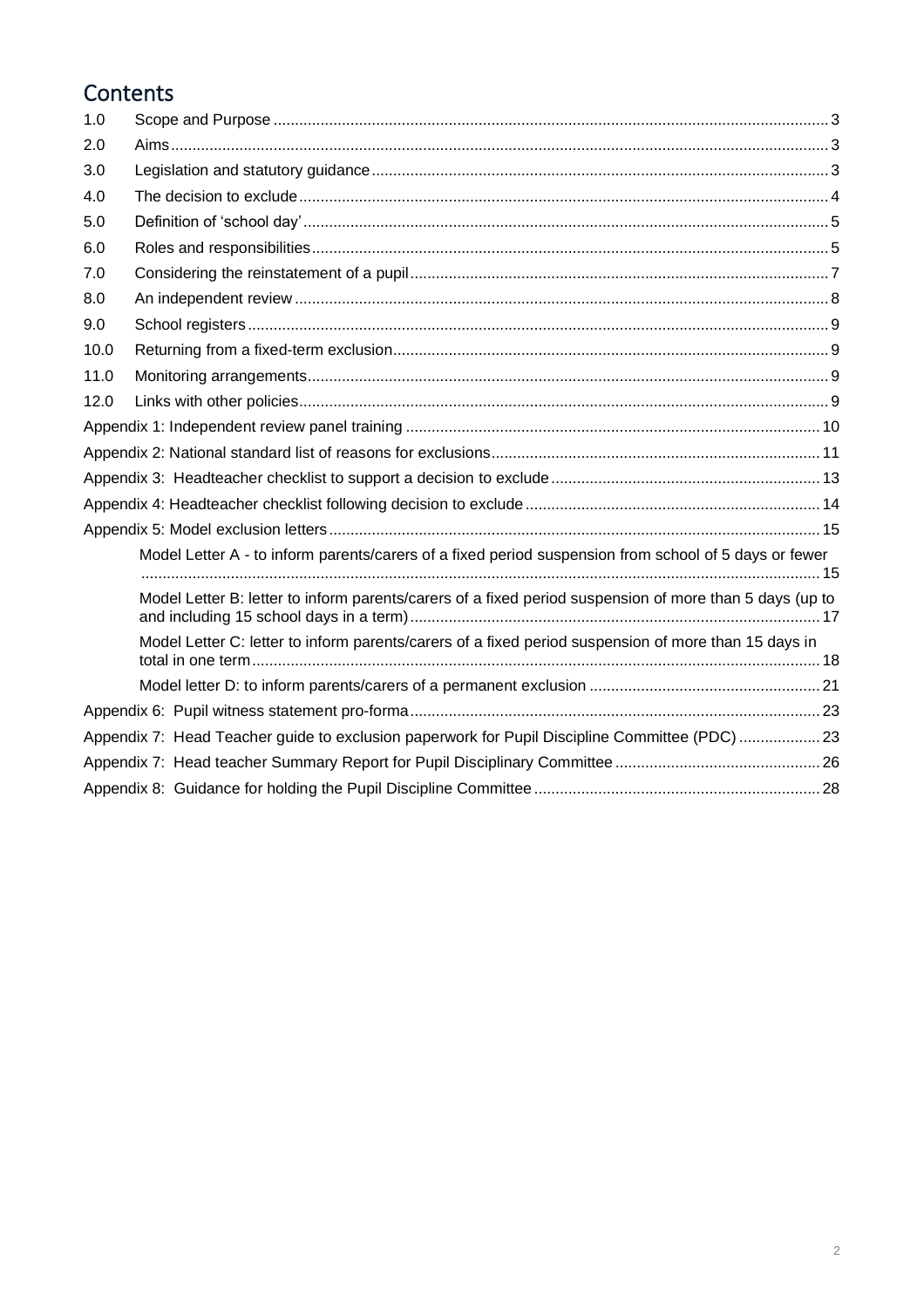### 1.0 Scope and Purpose

This policy covers all pupils across the Beckfoot Trust. We are mindful not to discriminate against children on the basis of protected characteristics such as disability. Headteachers may exclude for one or more fixedterm periods (up to a maximum of 45 school days in a single academic year) or permanently. Pupils can be excluded for full days or parts of a day or from the premises at lunchtime if behaviour at this time is disruptive. Following more serious incidents the Headteacher can exclude for five days in the first instance to fully investigate any incident that may lead to permanent exclusion. The trust school has the duty to make an arrangement for education if a fixed-term exclusion goes beyond five days.

### 2.0 Aims

The Beckfoot Trust aims to ensure that:

- The exclusions process is applied lawfully, reasonably, fairly and consistently.
- The exclusions process is understood by the Trust board, staff, parents and pupils.
- Pupils in school are safe and happy and their right to education is protected.
- Good discipline is maintained to ensure that all pupils can benefit from the opportunities provided by education.
- The trust does not discriminate against pupils on the basis of protected characteristics, such as disability or race.
- The trust gives particular consideration to the fair treatment of pupils from groups who are vulnerable to exclusion, providing additional support where necessary to meet expectations.
- That pupil's unmet needs are identified and early intervention is implemented to reduce further exclusion.
- Excluded pupils and their parents/carers are enabled and encouraged to participate at all stages of the exclusion process, taking into account their age and ability to understand.
- Pupils do not become NEET (not in education, employment or training)

### 3.0 Legislation and statutory guidance

This policy is based on statutory guidance from the Department for Education: [Exclusion from maintained](https://www.gov.uk/government/publications/school-exclusion)  schools, academies, [and pupil referral units \(PRUs\) in England.](https://www.gov.uk/government/publications/school-exclusion)

The following legislation is also taken into account, which outline schools' powers to exclude pupils:

- Section 52 of the [Education Act 2002,](http://www.legislation.gov.uk/ukpga/2002/32/section/52) as amended by the [Education Act 2011](http://www.legislation.gov.uk/ukpga/2011/21/contents/enacted)
- [The School Discipline \(Pupil Exclusions and Reviews\) \(England\) Regulations](http://www.legislation.gov.uk/uksi/2012/1033/made) 2012

In addition, the policy is based on:

- Part 7, chapter 2 of the [Education and Inspections Act 2006,](http://www.legislation.gov.uk/ukpga/2006/40/part/7/chapter/2) which looks at parental responsibility for excluded pupils
- Section 579 of the [Education Act 1996](http://www.legislation.gov.uk/ukpga/1996/56/section/579), which defines 'school day'
- The [Education \(Provision of Full-Time Education for Excluded Pupils\) \(England\) Regulations 2007,](http://www.legislation.gov.uk/uksi/2007/1870/contents/made) as amended by [The Education \(Provision of Full-Time Education for Excluded Pupils\) \(England\)](http://www.legislation.gov.uk/uksi/2014/3216/contents/made)  [\(Amendment\) Regulations 2014](http://www.legislation.gov.uk/uksi/2014/3216/contents/made)

This policy complies with our funding agreement and articles of association.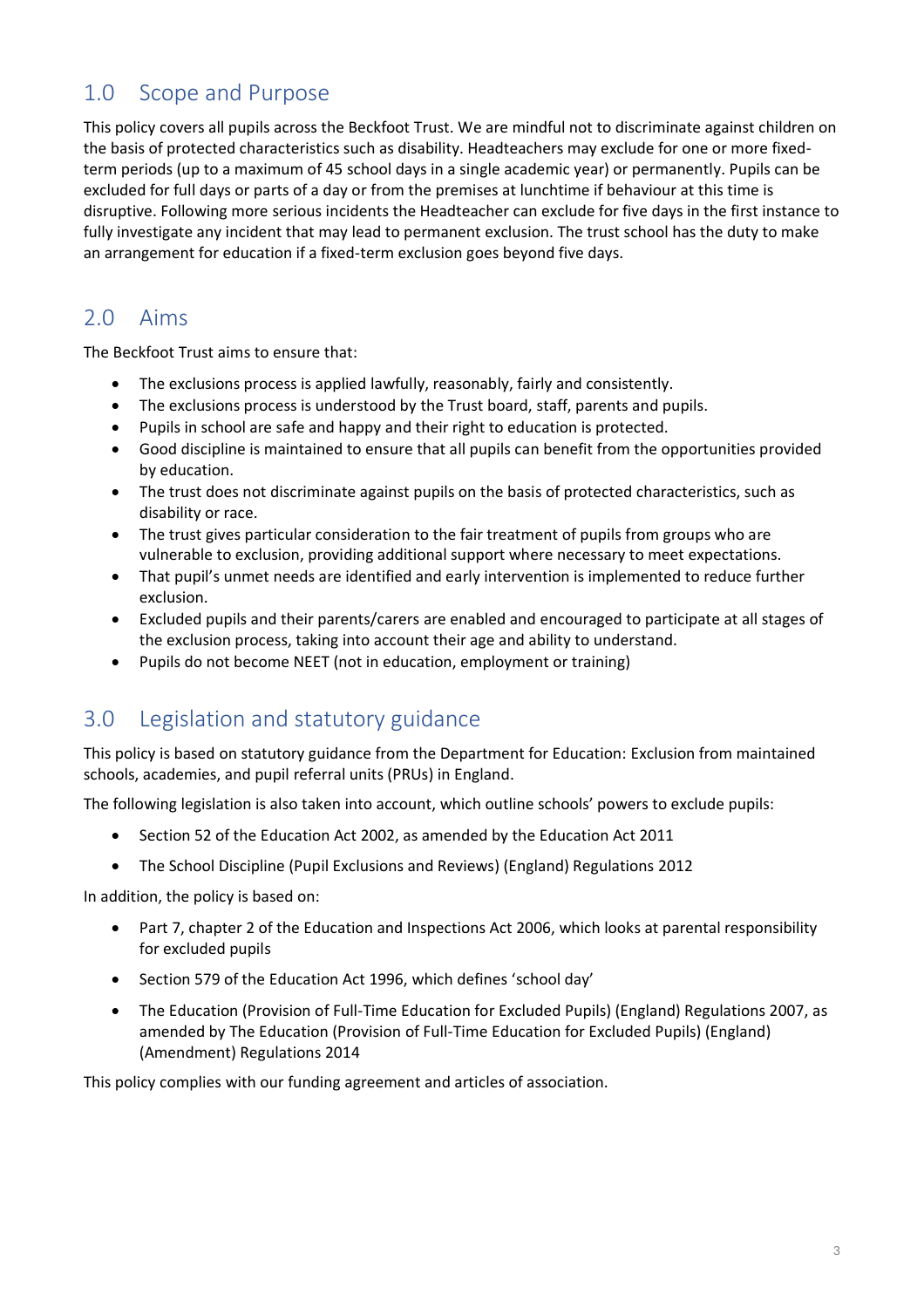### 4.0 The decision to exclude

### 4.1 Prevention

Beckfoot Trust will not exclude a pupil unless it is absolutely necessary to do so and if there is felt to be no other viable alternative, or if allowing the pupil to stay would harm the education or welfare of other pupils or staff.

Other than in the case of serious one-off incidents, the permanent exclusion of pupils will be the final sanction at the end of a lengthy series of interventions, which may include:

- verbal reprimands and restorative work
- counselling from staff within school
- lunchtime or after-school detentions
- report to a specific member of staff
- a review of the curriculum provision
- removal from class / change to sets and / or classes
- internal isolation or internal exclusion
- fixed-term exclusions
- pastoral Support Plans
- referral to SENDCo for assessment
- referral for Wave 3 or more intensive Wave 4 intervention
- My Support Plans
- referral to Child and Adolescent Mental Health Service and SEND specialist providers
- referral to preventative places (e.g. Pupil Referral Unit PRU or quality assured alternative provider) application of an Educational Support Plan (EHCP)
- work with Early Help and Children's Social Care
- in the case of looked-after children, liaising with the Virtual School Head teacher
- managed moves
- referral to preventative places (e.g. Pupil Referral Unit PRU or quality assured alternative provider).

Parents and carers will always be informed of actions that the school is taking to support improvements in behaviour and their support encouraged wherever possible. Decisions to place a pupil external to the school for a fixed period or a managed move (Wave 5) to support improvements in behaviour will always be discussed with pupils and their parents and carers.

### 4.2 Fixed term and permanent exclusion

Only the headteacher of a Trust school, or acting headteacher, can exclude a pupil from school and this should be on disciplinary grounds. A decision to permanently exclude a pupil will only ever be taken as a last resort.

Beckfoot Trust is aware that off-rolling is unlawful. Ofsted defines off-rolling as:

"…the practice of removing a pupil from the school roll without a formal, permanent exclusion or by encouraging a parent to remove their child from the school roll, when the removal is primarily in the interests of the school rather than in the best interests of the pupil."

We are committed to following all statutory exclusions procedures to ensure that every child receives an education in a safe and caring environment.

A decision to exclude a pupil will be taken only:

In response to serious or persistent breaches of the Trust or School Behaviour Policy, **and** If allowing the pupil to remain in school would seriously harm the education or welfare of others.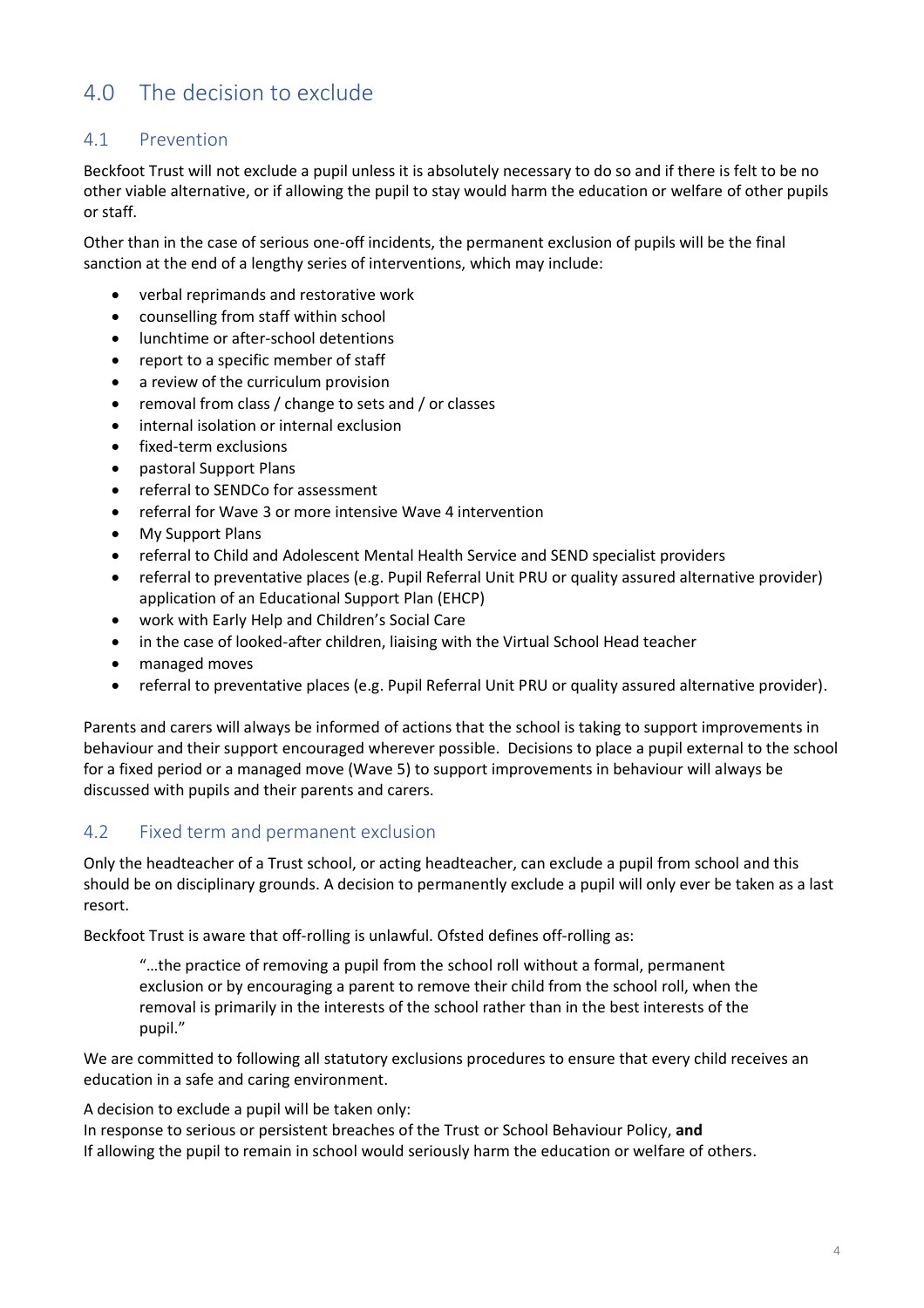Before deciding whether to exclude a pupil, either permanently or for a fixed period, the headteacher will: Consider all the relevant facts and evidence, including whether the incident(s) leading to the exclusion were provoked

Allow the pupil to give their version of events

Consider if the pupil has special educational needs or disability (SEND)

Consider any other factors that may lead to a pupil being vulnerable to exclusion.

There may be exceptional circumstances where, in the Headteacher's judgement, it is appropriate to permanently exclude a child for a first or 'one-off' offence. Such offences might include:

- serious actual or threatened violence against another pupil or member of staff
- sexual or racial assault
- supplying or using an illegal drug
- carrying an offensive weapon

### 5.0 Definition of 'school day'

For the purposes of exclusions, 'school day' is defined as any day on which there is a school session. Therefore, INSET or staff training days do not count as a school day.

### 6.0 Roles and responsibilities

### 6.1 The Headteacher

#### **Informing parents**

The headteacher will immediately provide the following information, in writing, to the parents of an excluded pupil:

- The reason(s) for the exclusion
- The length of a fixed-term exclusion or, for a permanent exclusion, the fact that it is permanent
- Information about parents' right to make representations about the exclusion to the Trust board and how the pupil may be involved in this
- How any representations should be made
- Where there is a legal requirement for the Trust board to meet to consider the reinstatement of a pupil, and that parents have a right to attend a meeting, be represented at a meeting (at their own expense) and to bring a friend

The headteacher will also notify parents by the end of the afternoon session on the day their child is excluded that for the first 5 school days of an exclusion, or until the start date of any alternative provision where this is earlier, parents are legally required to ensure that their child is not present in a public place during school hours without a good reason. Parents may be given a fixed penalty notice or prosecuted if they fail to do this.

If alternative provision is being arranged, the following information will be included when notifying parents of an exclusion:

- The start date for any provision of full-time education that has been arranged
- The start and finish times of any such provision, including the times for morning and afternoon sessions, where relevant
- The address at which the provision will take place
- Any information required by the pupil to identify the person they should report to on the first day.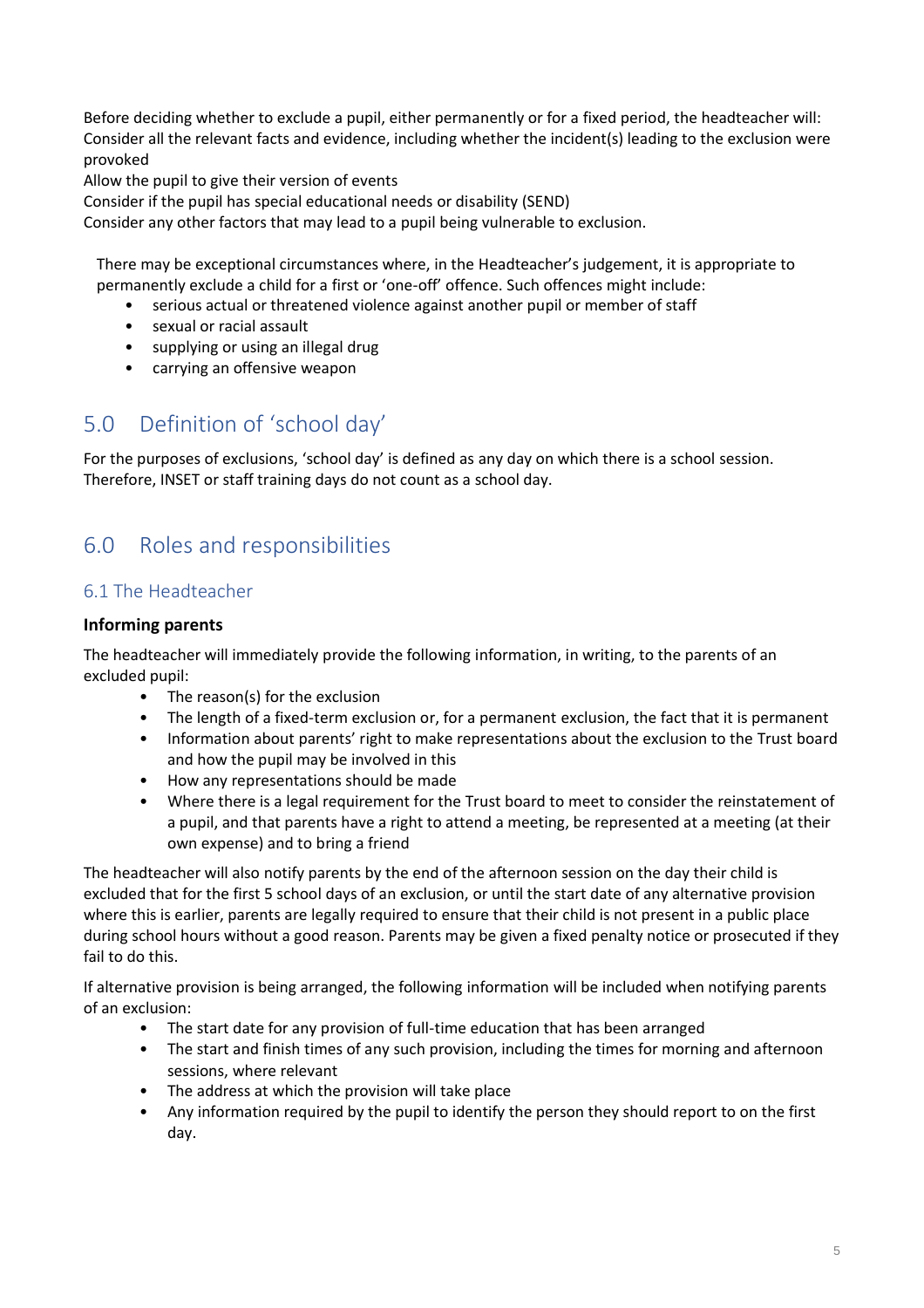Where this information on alternative provision is not reasonably ascertainable by the end of the afternoon session, it may be provided in a subsequent notice, but it will be provided no later than 48 hours before the provision is due to start. The only exception to this is where alternative provision is to be provided before the sixth day of an exclusion, in which case the information can be provided with less than 48 hours' notice with parents' consent.

### **Informing the Trust Board and local authority**

The headteacher will immediately notify the Trust board and the local authority (LA) of:

- A permanent exclusion, including when a fixed-period exclusion is followed by a decision to permanently exclude a pupil
- Exclusions which would result in the pupil being excluded for more than 5 school days (or more than 10 lunchtimes) in a term
- Exclusions which would result in the pupil missing a public examination.
- For a permanent exclusion, if the pupil lives outside the LA in which the school is located, the headteacher will also immediately inform the pupil's 'home authority' of the exclusion and the reason(s) for it without delay.

For all other exclusions, the headteacher will notify the Trust board and LA once a term.

### 6.2 The Trust Board

In the case of a permanent exclusion, the Trust's Pupil Disciplinary Committee (PDC) comprising at least 3 governors, must arrange a hearing within 15 days of receiving the notification. The Trust Board must ensure the pupil's name is removed from the school roll once 15 days have passed since the parents have been notified. In the case of an application to an independent review panel, the academy should wait to remove the pupil from the school roll. The Trust Board does not have the right to overturn a Headteacher's decision to fixed-term exclusion for less than five days. In the case of a fixed-term exclusion of less than five days the PDC may hear a parent's representation but does not have the power to reinstate. In the case of exclusions bringing the total days of a pupil's exclusion to more than 15, or in the case of a fixed-term exclusion of more than five days, the PDC must consider within 50 school days of receiving the notification from the parent. The PDC will set out its decision in writing to the parents.

Trust secondary schools, do not have to arrange provision for pupils in the final year of compulsory education who do not have any further public examinations to sit unless they are deemed to be vulnerable.

### 6.3 Parents and Carers

For the first five school days of any exclusion, parents/carers must ensure that their child of compulsory school age is not in a public place during school hours without very good reason. Parents/carers must also ensure that their child attends any new full-time education provided from the sixth day of exclusion (unless they have arranged suitable alternative education themselves). Failure to comply with this could lead to a fixed penalty notice or prosecution.

The parent/carer may write to the Trust Body to ask them to review a fixed-term exclusion, although the Trust Body does not have the power to overturn such a decision if it is less than five days. Parents/carers do have the right to be informed of any fixed-term exclusion and the right to attend a Pupil Disciplinary Committee. A parent/carer may make representation if a fixed-term exclusion is more than five days.

In the case of a permanent exclusion, a meeting will be arranged, and the parent may arrange representation and / or bring a friend. Parents have the right to apply for a review by an independent review panel within 15 days of the notification.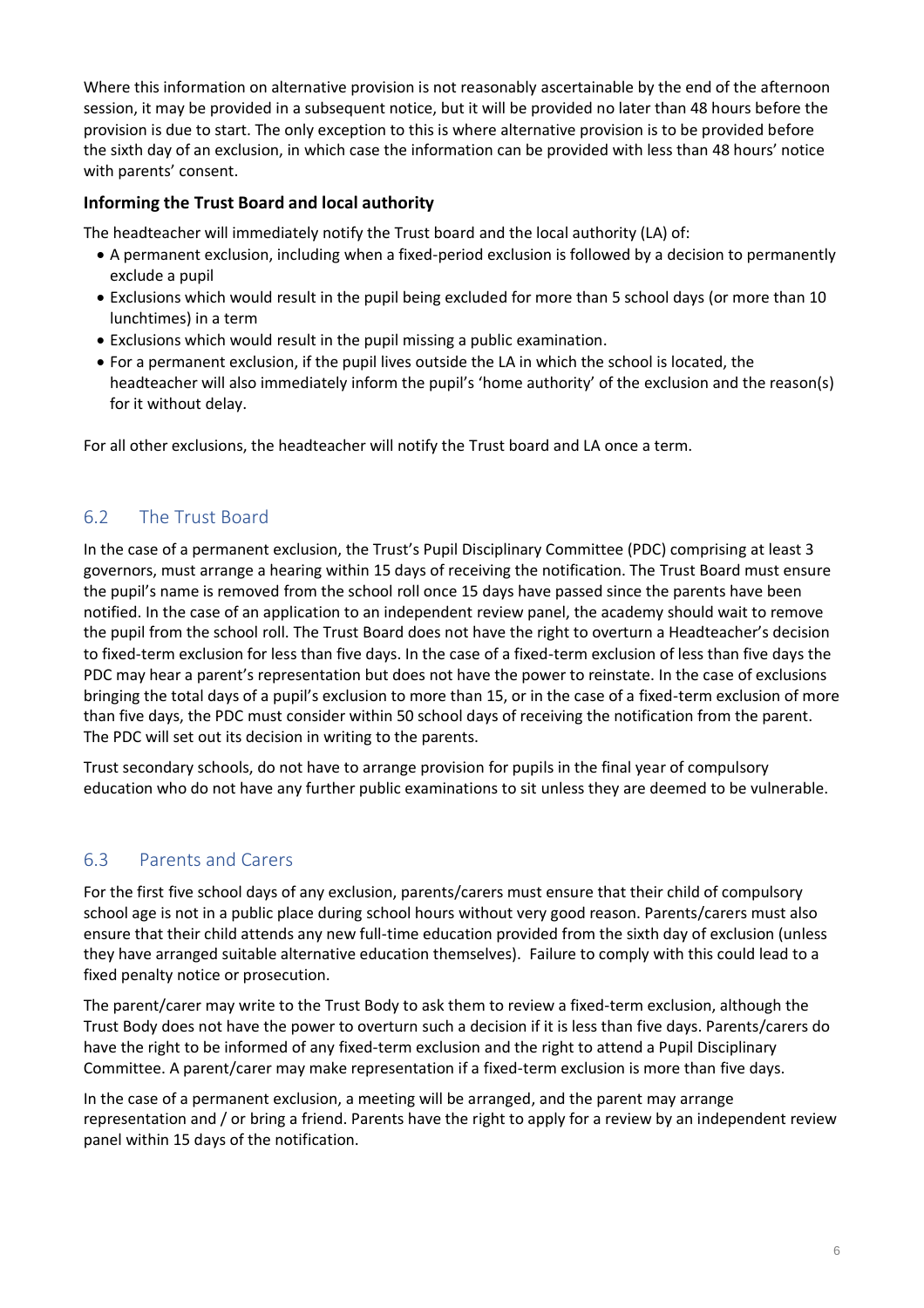### 6.4 The LA

For permanent exclusions, the LA is responsible for arranging suitable full-time education to begin no later than the sixth day of the exclusion.

### 6.5 The Independent Review Panel

An independent review panel does not have the power to direct the Trust Body to reinstate an excluded pupil. If they consider the Trust Board's decision is flawed, it can direct the Trust Board to reconsider its decision.

### 7.0 Considering the reinstatement of a pupil

Trust's Pupil Disciplinary Committee (PDC) will consider the reinstatement of an excluded pupil within 15 school days of receiving the notice of the exclusion if:

- The exclusion is permanent
- It is a fixed-term exclusion which would bring the pupil's total number of school days of exclusion to more than 15 in a term
- It would result in a pupil missing a public examination or national curriculum test

If requested to do so by parents, the PDC will consider the reinstatement of an excluded pupil within 50 school days of receiving notice of the exclusion if the pupil would be excluded from school for more than 5 school days, but less than 15, in a single term.

Where an exclusion would result in a pupil missing a public examination, the PDC will consider the reinstatement of the pupil before the date of the examination. If this is not practicable, the PDC consider the exclusion and decide whether or not to reinstate the pupil.

The PDC can either:

- Decline to reinstate the pupil, or
- Direct the reinstatement of the pupil immediately, or on a particular date

In reaching a decision, the PDC will consider whether the exclusion was lawful, reasonable and procedurally fair and whether the headteacher followed their legal duties. They will decide whether or not a fact is true 'on the balance of probabilities', which differs from the criminal standard of 'beyond reasonable doubt', as well as any evidence that was presented in relation to the decision to exclude.

Minutes will be taken of the meeting, and a record of evidence considered kept. The outcome will also be recorded on the pupil's educational record.

The Trust's Pupil Disciplinary Committee (PDC) notify, in writing, the headteacher, parents and the LA of its decision, along with reasons for its decision, without delay.

Where an exclusion is permanent, the PDC decision will also include the following:

- The fact that it is permanent
- Notice of parents' right to ask for the decision to be reviewed by an independent review panel
- The date by which an application for an independent review must be made
- The name and address to whom an application for a review should be submitted
- That any application should set out the grounds on which it is being made and that, where appropriate, reference to how the pupil's SEN are considered to be relevant to the exclusion
- That, regardless of whether the excluded pupil has recognised SEND, parents have a right to require Beckfoot Trust to appoint an SEN expert to attend the review
- Details of the role of the SEN expert and that there would be no cost to parents for this appointment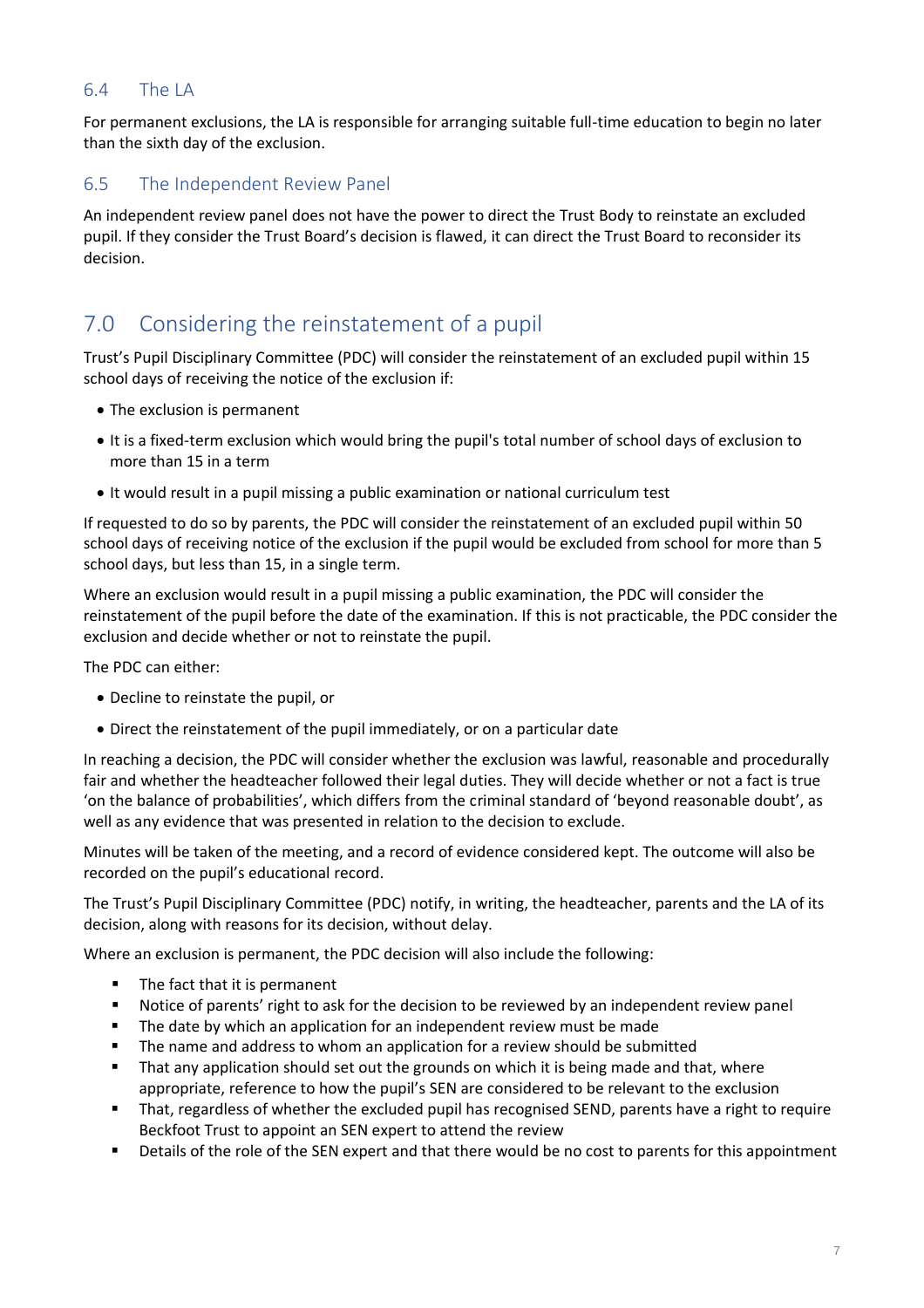- That parents must make clear if they wish for an SEN expert to be appointed in any application for a review
- That parents may, at their own expense, appoint someone to make written and/or oral representations to the panel, and parents may also bring a friend to the review.

If parents or carers believe that the exclusion has occurred as a result of discrimination, they may make a claim under the Equality Act 2010 to the first-tier tribunal (special educational needs and disability), in the case of disability discrimination, or the county court, in the case of other forms of discrimination. A claim of discrimination made under these routes should be lodged within 6 months of the date on which the discrimination is alleged to have taken place.

### 8.0 An independent review

If parents or carers apply for an independent review, Beckfoot Trust will arrange for an independent panel to review the decision of the Trust board not to reinstate a permanently excluded pupil.

Applications for an independent review must be made within 15 school days of notice being given to the parents by Trust Board of its decision to not reinstate a pupil.

A panel of 3 or 5 members will be constituted with representatives from each of the categories below:

- Where a 5-member panel is constituted, 2 members will come from the Trust board category and 2 members will come from the headteacher category.
- A lay member to chair the panel who has not worked in any school in a paid capacity, disregarding any experience as a school governor or volunteer
- Trust board members who have served as a governor for at least 12 consecutive months in the last 5 years, provided they have not been teachers or headteachers during this time
- Headteachers or individuals who have been a headteacher within the last 5 years

A person may not serve as a member of a review panel if they:

- Are a director of the trust or Trust board of the excluding school
- Are the headteacher of the excluding school, or have held this position in the last 5 years
- Are an employee of the Beckfoot Trust or the Trust board, of the excluding school (unless they are employed as a headteacher at another school)
- Have, or at any time have had, any connection with Beckfoot Trust school, the Trust board, parents or pupil, or the incident leading to the exclusion (to ensure impartiality)
- Have not had the required training within the last 2 years (see appendix 1 for what training must cover)

A clerk will be appointed to the panel.

The independent panel will decide one of the following:

- Uphold the Trust board's decision
- Recommend that the Trust board reconsiders reinstatement
- Quash the Trust board's decision and direct that they reconsider reinstatement (only when the decision is judged to be flawed)

The panel's decision can be decided by a majority vote. In the case of a tied decision, the chair has the casting vote.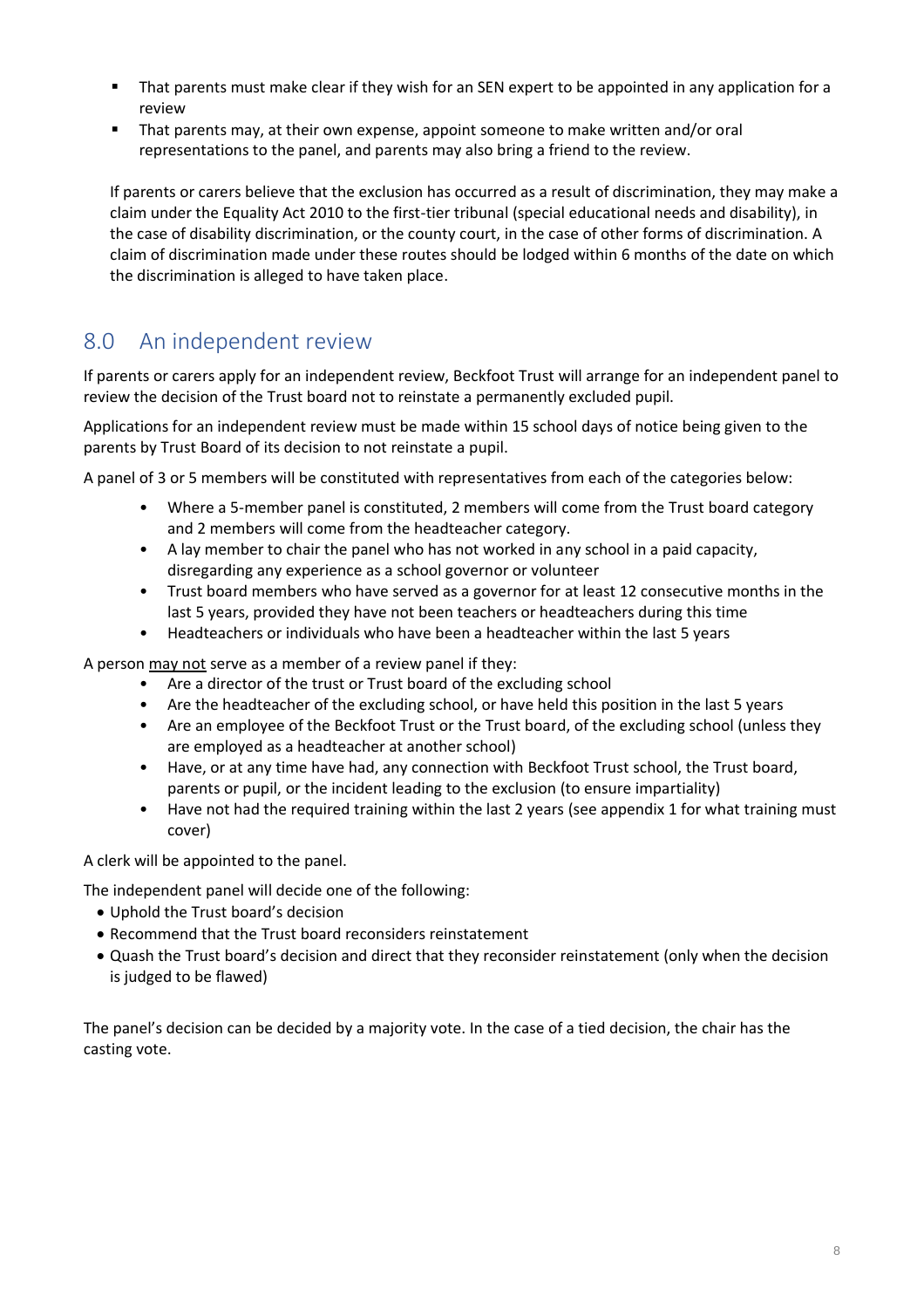### 9.0 School registers

A pupil's name will be removed from the school admissions register if:

15 school days have passed since the parents were notified of the exclusion panel's decision to not reinstate the pupil and no application has been made for an independent review panel, or The parents have stated in writing that they will not be applying for an independent review panel.

Where an application for an independent review has been made, the Trust board will wait until that review has concluded before removing a pupil's name from the register.

Where alternative provision has been made for an excluded pupil and they attend it, code B (education offsite) or code D (dual registration) will be used on the attendance register.

Where excluded pupils are not attending alternative provision, code E (absent) will be used.

### 10.0 Returning from a fixed-term exclusion

Following a fixed-term exclusion, a re-integration meeting will be held involving the pupil, parents, a member of senior staff and other staff, where appropriate.

The following measures may be implemented when a pupil returns from a fixed-term exclusion:

- Agreeing a behaviour contract
- Considering the type and level of support a pupil may need to overcome barriers to inclusion related to SEND or vulnerability.

### 11.0 Monitoring arrangements

The Trust Data Manager monitors the number of exclusions every term and reports back to the Trust Board They also liaise with the local authority to ensure suitable full-time education for excluded pupils.

This policy will be reviewed by the Trust Central Team annually and in line with DfE updates to statutory guidance. At every review, the policy will be approved by the Trust Board.

### 12.0 Links with other policies

This exclusions policy should be read in conjunction with our:

- Trust Behaviour policy
- Trust SEND Policy
- Trust Child Protection and Safeguarding Policy
- Trust Attendance Policy and Protocols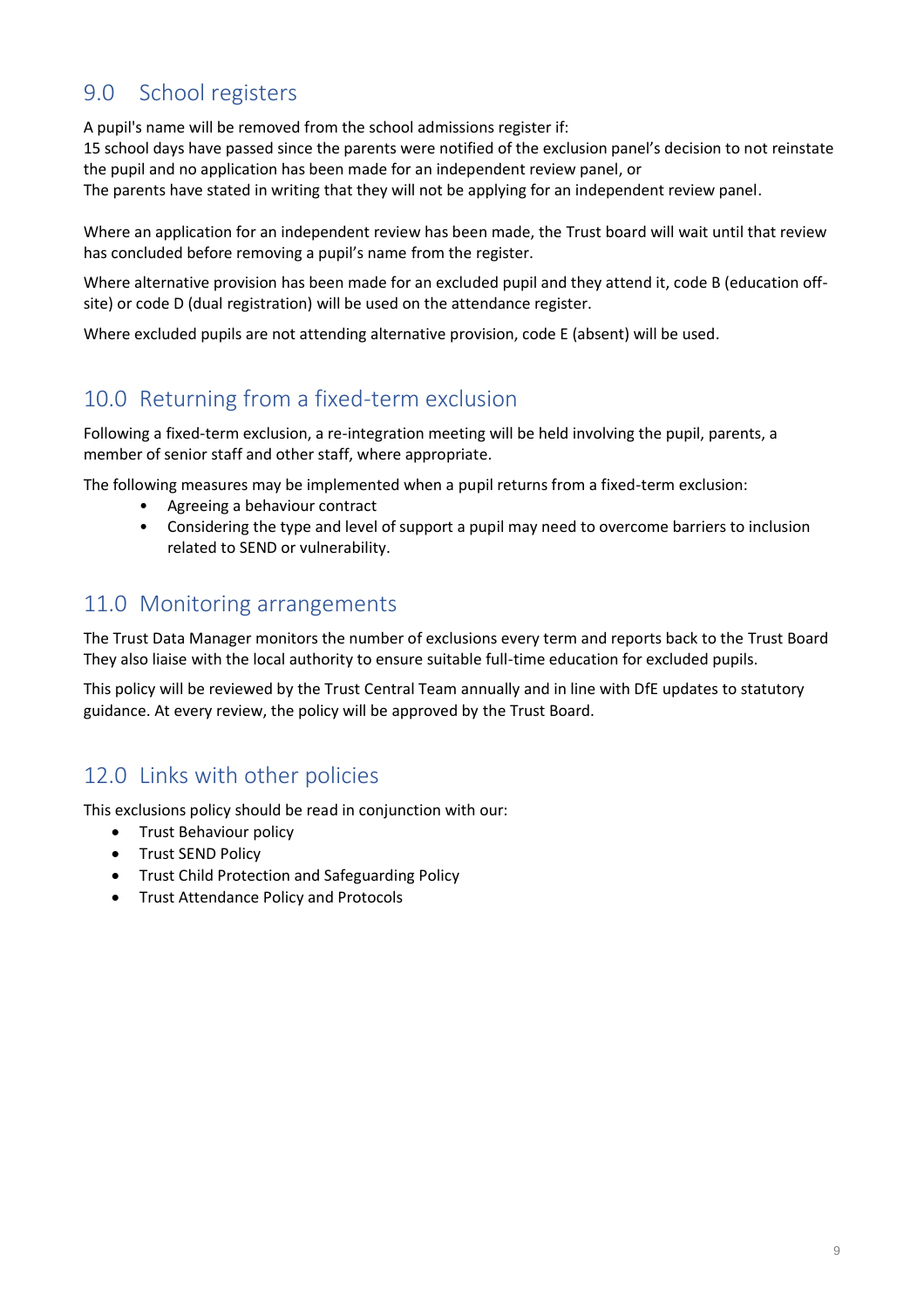### Appendix 1: Independent review panel training

Beckfoot Trust will ensure that all members of an independent review panel and clerks have received training within the 2 years prior to the date of the review.

Training will cover:

- The requirements of the primary legislation, regulations and statutory guidance Trust exclusions, which would include an understanding of how the principles applicable in an application for judicial review relate to the panel's decision making
- The need for the panel to observe procedural fairness and the rules of natural justice
- The role of the chair and the clerk of a review panel
- The duties of headteachers, Trust boards and the panel under the Equality Act 2010
- The effect of section 6 of the Human Rights Act 1998 (acts of public authorities unlawful if not compatible with certain human rights) and the need to act in a manner compatible with human rights protected by that Act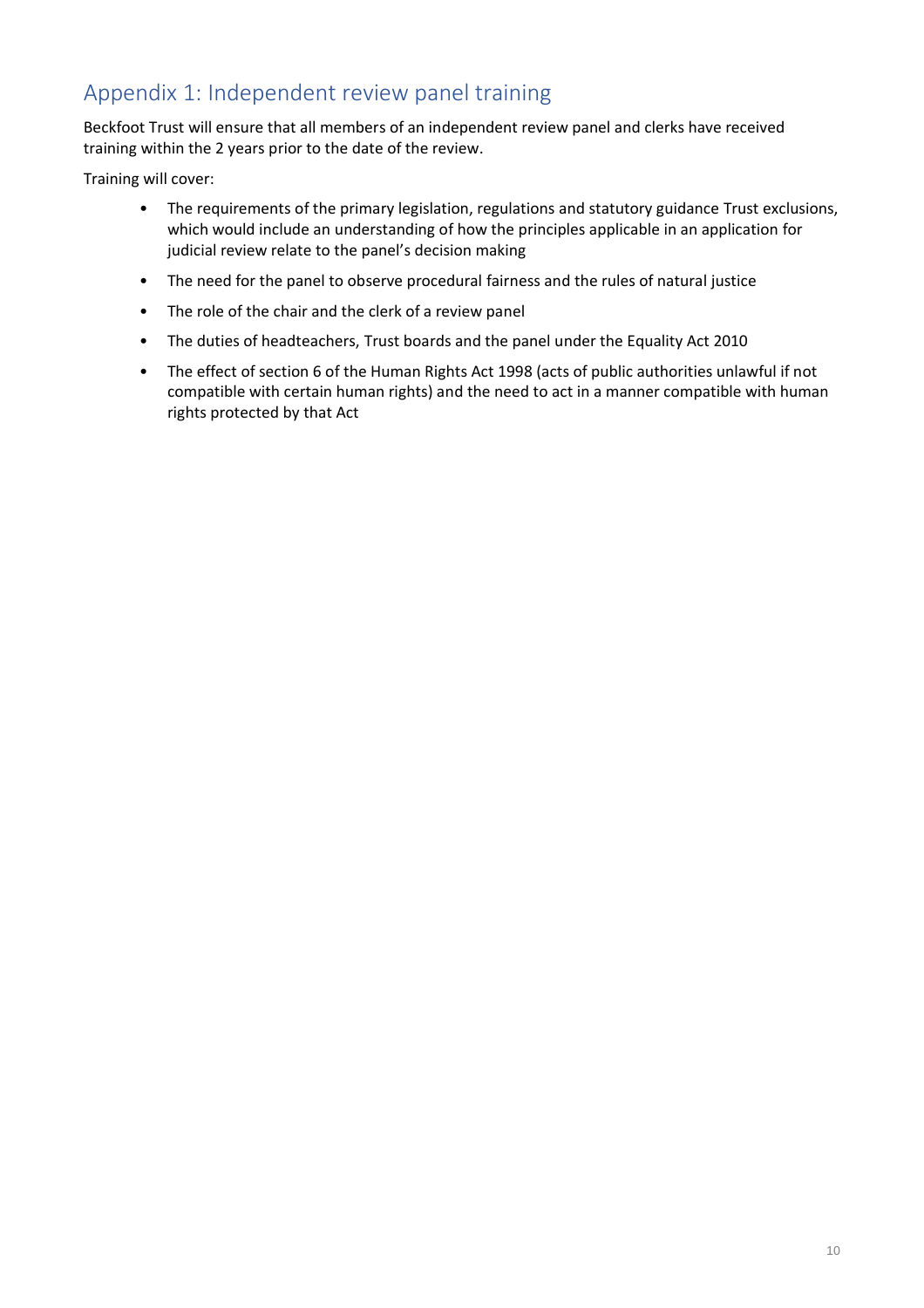## Appendix 2: National standard list of reasons for exclusions

| <b>Exclusion</b> | <b>Pupil Exclusion Reason</b>                 | <b>Includes</b>                                                                                                          |
|------------------|-----------------------------------------------|--------------------------------------------------------------------------------------------------------------------------|
| Code             |                                               |                                                                                                                          |
| <b>OW</b>        | Use or threat of use of an                    | Carrying or bringing onto the school site an offensive weapon                                                            |
|                  | offensive weapon or prohibited                | / prohibited item such as knives, sharp instruments and BB                                                               |
|                  | item                                          | guns                                                                                                                     |
|                  |                                               | Carrying any article that has been or is likely to be used to                                                            |
|                  |                                               | commit an offence, cause personal injury or damage to                                                                    |
|                  |                                               | property                                                                                                                 |
|                  |                                               | Use of an offensive weapon                                                                                               |
| LG               | Abuse against sexual orientation              | Derogatory statements about sexual orientation (e.g.                                                                     |
|                  | and gender identity                           | heterosexual, lesbian, gay, bisexual) and gender identity (e.g.                                                          |
|                  |                                               | transgender)                                                                                                             |
|                  |                                               | Homophobic, biphobic and transphobic bullying                                                                            |
|                  |                                               | LGBT+ graffiti                                                                                                           |
|                  |                                               | LGBT+ taunting and harassment                                                                                            |
|                  |                                               | Swearing that can be attributed to LGBT+ characteristics                                                                 |
| <b>DS</b>        | Abuse relating to disability                  | Derogatory statements or swearing about a disability                                                                     |
|                  |                                               | Bullying related to disability                                                                                           |
|                  |                                               | Disability related graffiti,                                                                                             |
|                  |                                               | Disability related taunting and harassment                                                                               |
| <b>MT</b>        | Inappropriate use of social                   | Sharing of inappropriate images (of adult or pupil)                                                                      |
|                  | media or online technology                    | Cyber bullying or threatening behaviour online                                                                           |
|                  |                                               | Organising or facilitating criminal behaviour using social                                                               |
|                  |                                               | media                                                                                                                    |
| PH               | Wilful and repeated                           | Deliberate breaching of protective measures such as (but not                                                             |
|                  | transgression of protective                   | limited to): non-compliance with social distancing, causing                                                              |
|                  | measures in place to protect<br>public health | distress such as through purposefully coughing very near to<br>other pupils or adults, or any other deliberate breach of |
|                  |                                               | public health protective measures which the school has                                                                   |
|                  |                                               | adopted.                                                                                                                 |
| <b>PP</b>        | Physical assault against pupil                | Fighting                                                                                                                 |
|                  |                                               | Violent behaviour                                                                                                        |
|                  |                                               | Wounding                                                                                                                 |
|                  |                                               | Obstruction and jostling                                                                                                 |
| PA               | Physical assault against adult                | Violent behaviour                                                                                                        |
|                  |                                               | Wounding                                                                                                                 |
|                  |                                               | Obstruction and jostling                                                                                                 |
| <b>VP</b>        | Verbal abuse / threatening                    | Threatened violence                                                                                                      |
|                  | behaviour against pupil                       | Aggressive behaviour                                                                                                     |
|                  |                                               | Swearing                                                                                                                 |
|                  |                                               | Verbal intimidation                                                                                                      |
| VA               | Verbal abuse / threatening                    | Threatened violence                                                                                                      |
|                  | behaviour against adult                       | Aggressive behaviour                                                                                                     |
|                  |                                               | Swearing                                                                                                                 |
|                  |                                               | Verbal intimidation                                                                                                      |
| <b>BU</b>        | <b>Bullying</b>                               | Verbal, physical, cyber bullying or threatening behaviour                                                                |
|                  |                                               | online, racist bullying, sexual bullying, homophobic, biphobic                                                           |
|                  |                                               | and transphobic bullying, bullying related to disability                                                                 |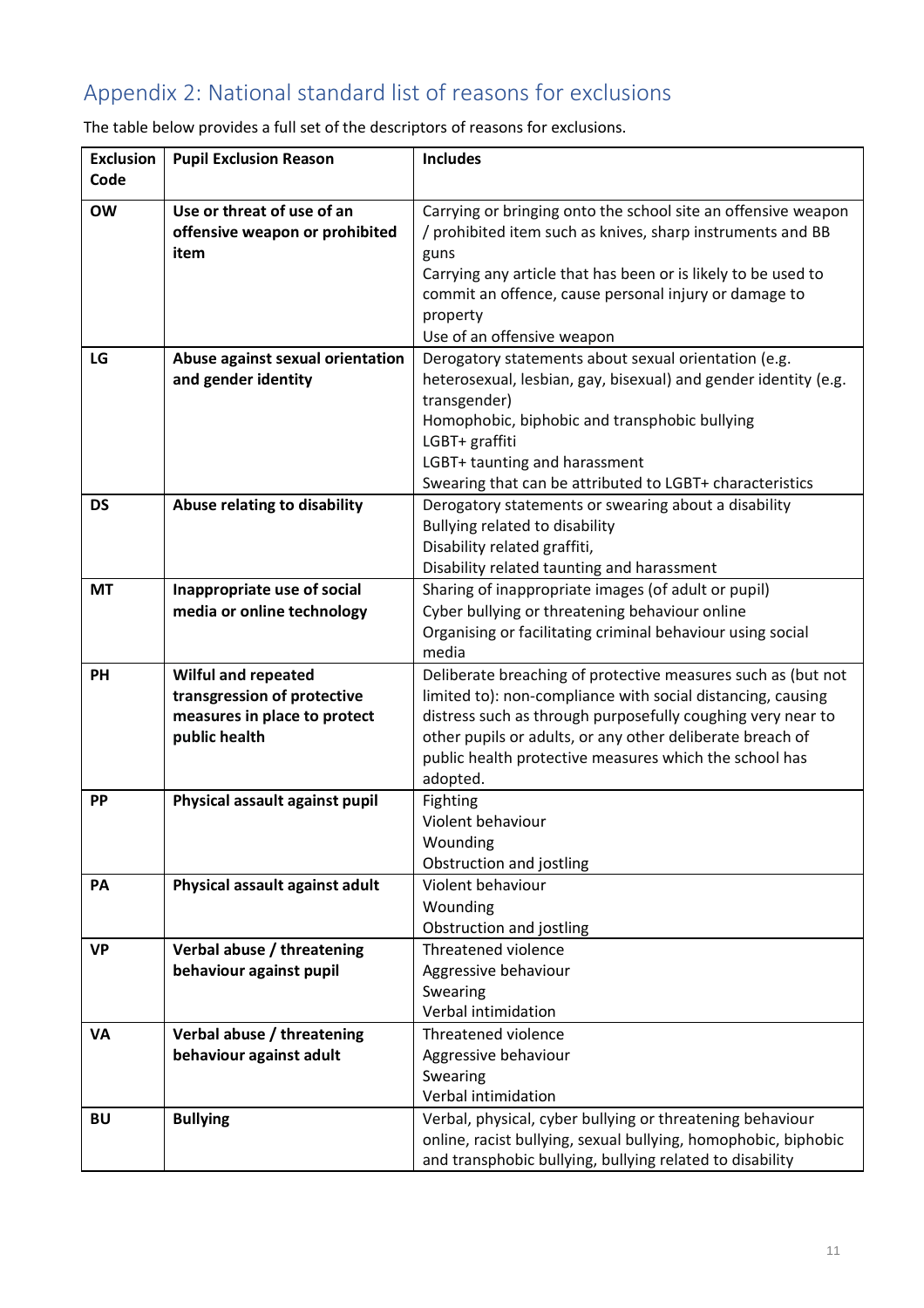| <b>Exclusion</b><br>Code | <b>Pupil Exclusion Reason</b>    | <b>Includes</b>                                           |
|--------------------------|----------------------------------|-----------------------------------------------------------|
|                          |                                  |                                                           |
| <b>RA</b>                | <b>Racist abuse</b>              | Racist taunting and harassment                            |
|                          |                                  | Derogatory racist statements                              |
|                          |                                  | Swearing that can be attributed to racist characteristics |
|                          |                                  | Racist bullying                                           |
|                          |                                  | Racist graffiti                                           |
| <b>SM</b>                | <b>Sexual misconduct</b>         | Sexual abuse                                              |
|                          |                                  | Sexual assault                                            |
|                          |                                  | Sexual harassment                                         |
|                          |                                  | Lewd behaviour                                            |
|                          |                                  | Sexual bullying                                           |
|                          |                                  | Sexual graffiti                                           |
| <b>DA</b>                | Drug and alcohol related         | Possession of illegal drugs                               |
|                          |                                  | Inappropriate use of prescribed drugs                     |
|                          |                                  | Drug dealing                                              |
|                          |                                  | Smoking                                                   |
|                          |                                  | Alcohol abuse                                             |
|                          |                                  | Substance abuse                                           |
| <b>DM</b>                | Damage to property               | Damage includes damage to school or personal property     |
|                          |                                  | belonging to any member of the school community           |
|                          |                                  | Vandalism                                                 |
|                          |                                  | Arson                                                     |
|                          |                                  | Graffiti                                                  |
| <b>TH</b>                | <b>Theft</b>                     | Stealing school property                                  |
|                          |                                  | Stealing personal property (pupil or adult)               |
|                          |                                  | Stealing from local shops on a school outing              |
|                          |                                  | Selling and dealing in stolen property                    |
| <b>DB</b>                | Persistent or general disruptive | Challenging behaviour                                     |
|                          | behaviour                        | Disobedience                                              |
|                          |                                  | Persistent violation of school rules                      |
|                          |                                  | Raising of fire alarms falsely                            |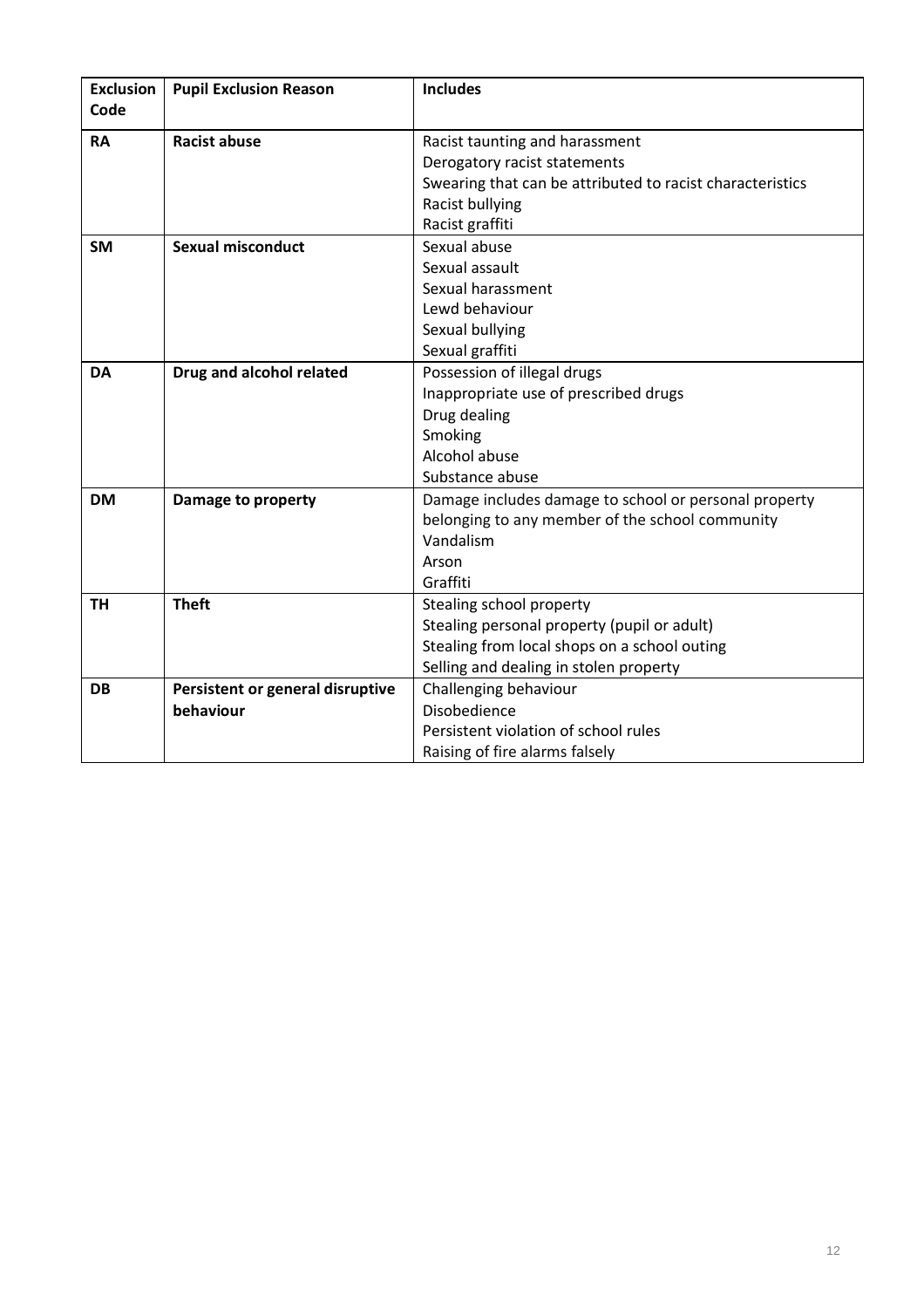# Appendix 3: Headteacher checklist to support a decision to exclude

|     | <b>Useful areas for consideration:</b>                                                                                                                                                                                                                                                                                                                       | <b>Yes</b> | <b>No</b> |
|-----|--------------------------------------------------------------------------------------------------------------------------------------------------------------------------------------------------------------------------------------------------------------------------------------------------------------------------------------------------------------|------------|-----------|
| 1.  | On the balance of probabilities has the pupil committed the misconduct alleged?                                                                                                                                                                                                                                                                              |            |           |
| 2.  | Has there been a serious breach or breaches of the school behaviour policy?                                                                                                                                                                                                                                                                                  |            |           |
| 3.  | Does the pupil's presence seriously harm the education/welfare of pupils/others?                                                                                                                                                                                                                                                                             |            |           |
| 4.  | Is this as a last resort following a wide range of other strategies that have been unsuccessful? Is<br>this a serious first or 'one off 'offence?                                                                                                                                                                                                            |            |           |
| 5.  | Is this a serious first or 'one off 'offence?                                                                                                                                                                                                                                                                                                                |            |           |
| 6.  | Is exclusion the appropriate response?                                                                                                                                                                                                                                                                                                                       |            |           |
|     | Factors to consider:                                                                                                                                                                                                                                                                                                                                         |            |           |
|     | • Exclusion has not been considered in the heat of the moment?                                                                                                                                                                                                                                                                                               |            |           |
|     | • Has a thorough investigation been carried out and all evidence sources considered?                                                                                                                                                                                                                                                                         |            |           |
|     | • Has the evidence been considered in light of policies and discrimination?                                                                                                                                                                                                                                                                                  |            |           |
|     | • Has the pupil's version of events been encouraged / heard / recorded?                                                                                                                                                                                                                                                                                      |            |           |
|     | • Are there any mitigating circumstances or any provocation relevant (bullying, harassment,<br>bereavement or change in personal circumstances etc.)?                                                                                                                                                                                                        |            |           |
|     | • Is the child looked after by the LA or do they have an Education, Health and Care Plan (EHCP)?                                                                                                                                                                                                                                                             |            |           |
| 7.  | Has there been involvement from 0-25 Specialist Teaching & Support Service other agencies<br>/ services or Educational Psychologists and a individual support programme implemented?                                                                                                                                                                         |            |           |
| 8.  | Have alternatives to exclusion been considered (e.g. restorative approaches, mediation,<br>internal exclusion, alternative provision, managed move)?                                                                                                                                                                                                         |            |           |
|     | <b>Special considerations:</b>                                                                                                                                                                                                                                                                                                                               |            |           |
| 9.  | Does this pupil have an Education, Health and Care Plan? Have you contacted the EHCP<br>Assessment Co-ordinator? Has an interim annual review been called?                                                                                                                                                                                                   |            |           |
|     | See DfE Guidance para 23-25 School suspensions and permanent exclusions - GOV.UK<br>(www.gov.uk)                                                                                                                                                                                                                                                             |            |           |
| 10. | Is this pupil a Looked After Child? If so, have you contacted the appropriate Designated<br>Teacher (statutory role) in your school and the pupil's social worker to discuss? Is the<br>Virtual School Team involved in supporting this pupil? Do you have a governor for Looked<br>After Children that has been involved? (not statutory but good practice) |            |           |
|     | See DfE Guidance para 23-25 School suspensions and permanent exclusions - GOV.UK<br>(www.gov.uk)                                                                                                                                                                                                                                                             |            |           |
| 11. | Safeguarding: Is this pupil subject to a Safeguarding, a Child in Need Plan or a Child<br><b>Protection Plan?</b><br>Have you spoken to Social Care?                                                                                                                                                                                                         |            |           |
| 12. | Is there an Early Help Assessment and Support Plan in place? Have issues of SEN or a<br>disability been taken into account and reasonable adjustments put in place? (Equality Act<br>2010) Appropriate length of exclusion considered? Is this for the shortest possible time                                                                                |            |           |
| 13. | Have issues of SEN or a disability been taken into account and reasonable adjustments put<br>in place? (Equality Act 2010)                                                                                                                                                                                                                                   |            |           |
| 14. | Appropriate length of exclusion considered?                                                                                                                                                                                                                                                                                                                  |            |           |
|     | Is this for the shortest possible time?                                                                                                                                                                                                                                                                                                                      |            |           |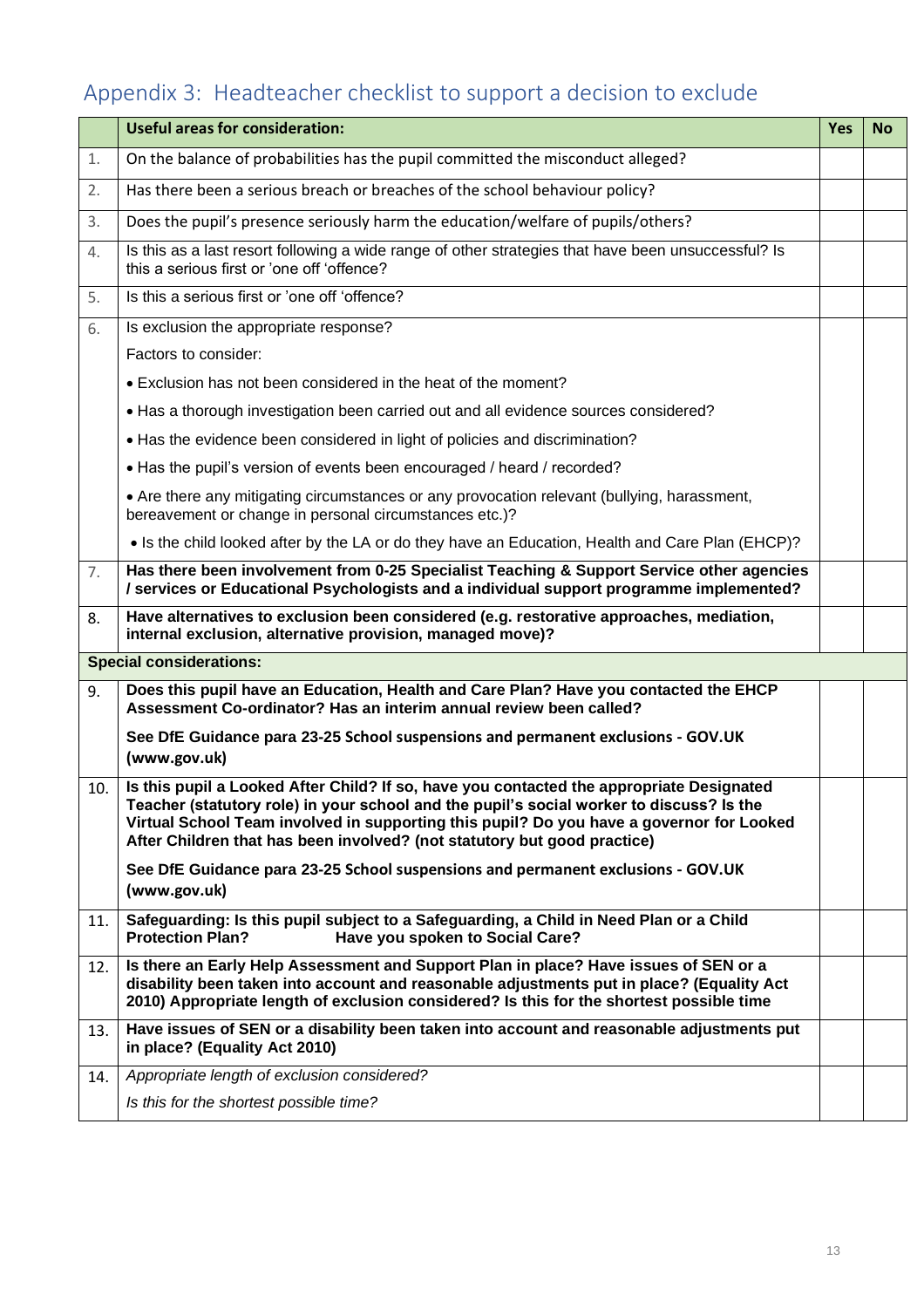# Appendix 4: Headteacher checklist following decision to exclude

| Once the decision to exclude has been made the head teacher: |                                                                                                                                                                                                                                                                                                                                                                                                                 |  | <b>Tick</b> |
|--------------------------------------------------------------|-----------------------------------------------------------------------------------------------------------------------------------------------------------------------------------------------------------------------------------------------------------------------------------------------------------------------------------------------------------------------------------------------------------------|--|-------------|
| 1.                                                           | must notify the parents, without delay and ideally by telephone, of the period of<br>the exclusion and the reasons for it (para.26)                                                                                                                                                                                                                                                                             |  |             |
| 2.                                                           | must provide information in writing to the parents, without delay, confirming the<br>exclusion and providing all necessary information (paras.27-39)                                                                                                                                                                                                                                                            |  |             |
| 3.                                                           | must, for a <b>permanent exclusion</b> , tell the LA without delay (para.40), by completing<br>the appropriate paperwork (including the requested supporting documentation)<br>Schools must use the appropriate forms (available from the LA) to notify the local authority,<br>without delay, of a permanent exclusion for a pupil and send to<br>the exclusionsteam@bradford.gov.uk by secure Galaxkey email. |  |             |
| 4.                                                           | must, for fixed period and permanent exclusions, ensure the exclusion is logged<br>correctly on SIMS, giving details of start date, end date and reason must inform the<br>governing body or Clerk to the Governing Board of the exclusion so that any<br>necessary meeting can be arranged within the statutory time limits (para.40 and<br>para.55)                                                           |  |             |
| 5.                                                           | should make arrangements for the pupil to receive homework during the exclusion<br>period and set these out in the exclusion letter (para.50-51) - it is good practice for<br>there to be a named contact given in the exclusion letter so that parents know who<br>to talk to if there are any problems with these arrangements                                                                                |  |             |
| 6.                                                           | should, if a Governing Board meeting is necessary, prepare paperwork for the Clerk<br>to circulate to all parties (para.61) should consider arrangements for reintegrating<br>the pupil at the end of the exclusion period, bearing in mind that conditions cannot<br>be imposed on the return to school (para.13)                                                                                              |  |             |
| 7.                                                           | should consider arrangements for reintegrating the pupil at the end of the<br>exclusion period, bearing in mind that conditions cannot be imposed on the return<br>to school (para.13)                                                                                                                                                                                                                          |  |             |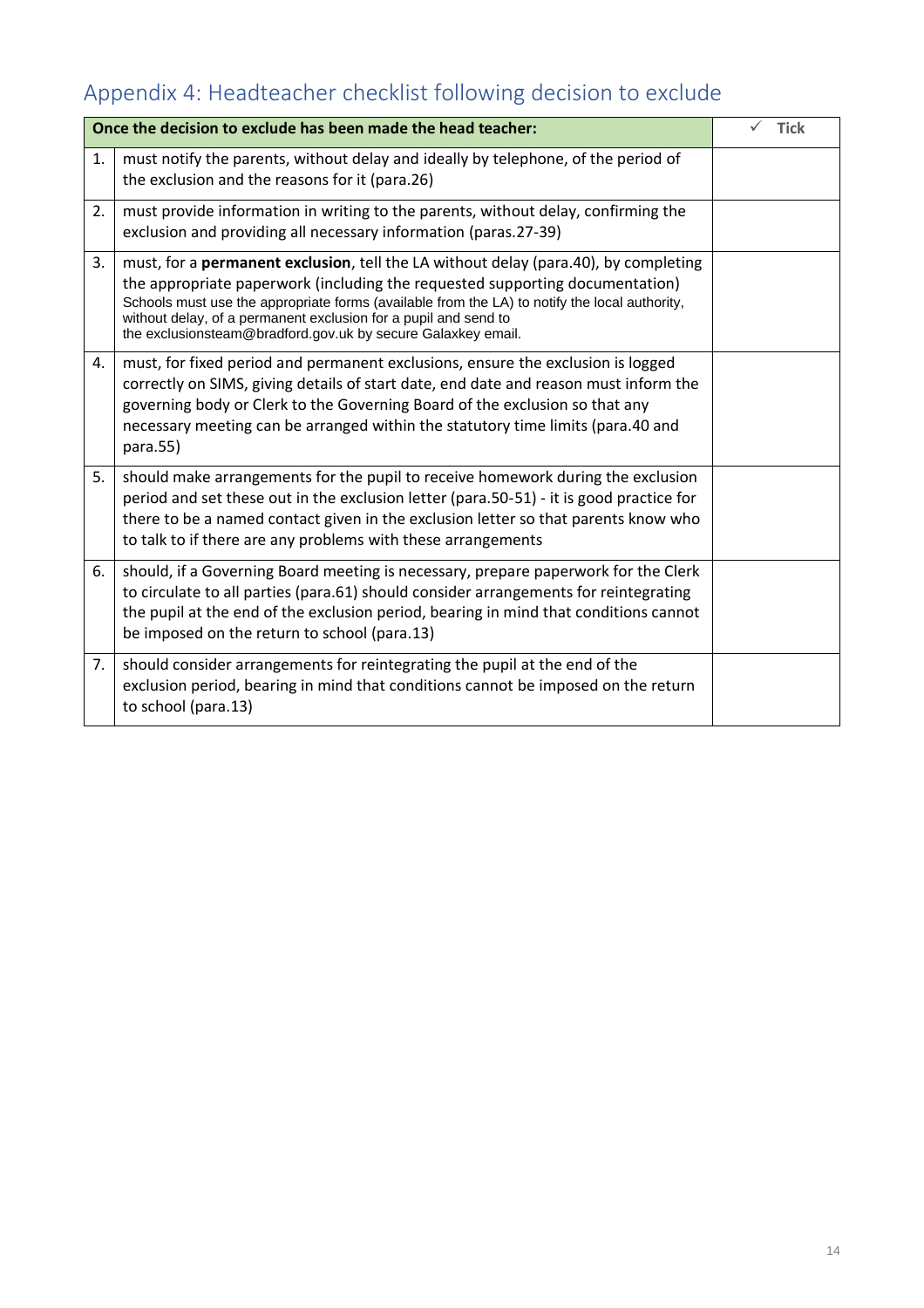### Appendix 5: Model exclusion letters

### Model Letter A - to inform parents/carers of a fixed period suspension from school of 5 days or fewer

### **From head teacher notifying parent of a fixed period suspension of 5 school days or fewer in one term, and where a public examination is not missed. Include [Parent Information Leaflet.](https://bso.bradford.gov.uk/userfiles/file/Behaviour%20Support%20Service/BSS/Parent%20information%20leaflet%20-%20%20Fixed%20term%20suspensions%20and%20the%20school%20governor%20role%20(Aug%202021).docx)**

### Dear **[Parent's/Carer's Name]**

I am writing to inform you of my decision to exclude **[Child's Name]** for a fixed period of **[specify period]**. This means that s/he will not be allowed in school for this period. The exclusion begins/began on **[date]** and ends on **[date]**.

I realise that this exclusion may well be upsetting for you and your family, but the decision to exclude **[Child's Name]** has not been taken lightly. **[Child's Name]** has been excluded for this fixed period because **[reason for exclusion]**.

### **[for pupils of compulsory school age]**

You have a duty to ensure that your child is not present in a public place in school hours during this exclusion on **[specify dates]** unless there is reasonable justification for this. I must advise you that you may receive a penalty notice from the local authority if your child is present in a public place during school hours on the specified dates. If so, it will be for you to show reasonable justification.

We will set work for **[Child's Name]** to be completed on the days specified in the previous paragraph as school days during the period of exclusion when you must ensure that s/he is not present in a public place without reasonable justification. **[detail the arrangements for this]**. Please ensure that work set by the school is completed and returned promptly for marking. Work to be collected from and returned to the school's main reception.

**[School]** You have the right to make representations about this decision to the governing body/management committee. If you wish to make representations please contact **[Name of Contact]** on/at **[contact details address, phone number, email]**, as soon as possible. Whilst the governing body/management committee has no power to direct reinstatement, they must consider any representations you make and may place a copy of their findings on your child's school record.

You should also be aware that if you think the exclusion has occurred as a result of discrimination then you may make a claim under the Equality Act 2010 to the First Tier Tribunal (Special Educational Needs and Disability), in the case of disability discrimination or the County Court, in the case of other forms of discrimination. http://www.justice.gov.uk/guidance/courts-and-tribunals/tribunals/send/index.htm).

### *[This paragraph applies to all fixed period exclusions of primary-aged pupils and may be used for fixed period exclusions, of up to 5 days, of secondary aged pupils if the head teacher chooses to hold a reintegration interview.]*

You **[and your child or pupil's name]** are requested to attend a reintegration interview with me **[alternatively, specify the name of another staff member]** at **[place]** on **[date]** at **[time]**. If that is not convenient, please contact the school **[within the next ten days]** to arrange a suitable alternative date and time. The purpose of the reintegration interview is to discuss how best your child's return to school can be managed. Failure to attend a reintegration interview will be a factor taken into account by a magistrates' court if, on future application, they consider whether to impose a parenting order on you.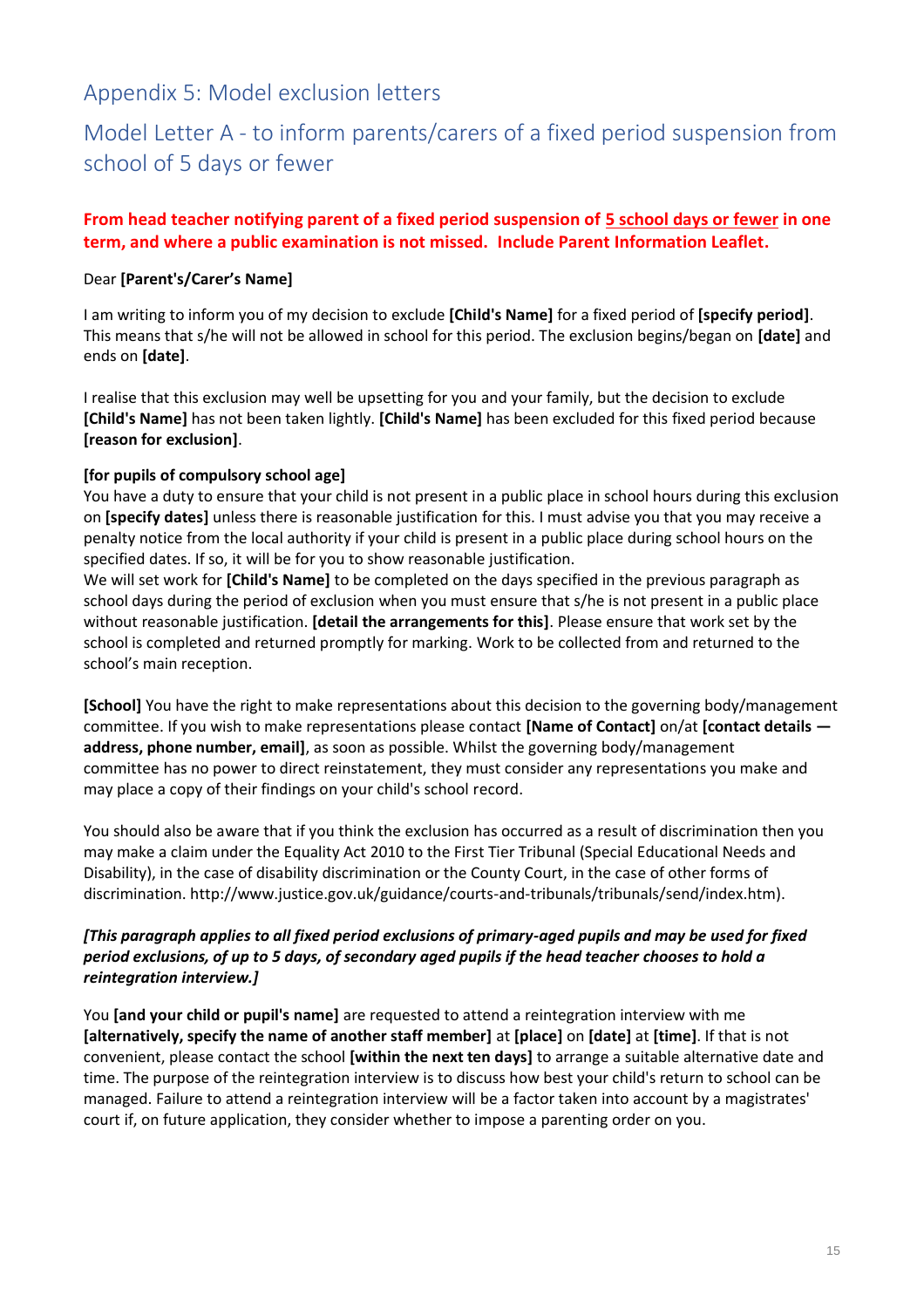You also have the right to see a copy of **[Child's Name]**'s school record. Due to confidentiality restrictions, you will need to notify me in writing if you wish to be supplied with a copy of **[Child's Name]**'s school record. I will be happy to supply you with a copy if you request it.

Should you require advise about exclusion from school you can contact The Exclusions Team on Bradford (01274) 439333, 435239 or 432446.

I would advise you of the following sources of free and impartial advice:

Department for Education's statutory guidance on exclusions <https://www.gov.uk/government/publications/school-exclusion>

You may also find it useful to contact the Children's Legal Centre. They aim to provide free legal advice and information to parents on state education matters. They can be contacted on 0808 802 0008 or on [http://www.childrenslegalcentre.com.](http://www.childrenslegalcentre.com/) The advice line is open from 8am to 8pm Monday to Friday, except Bank Holidays and 24<sup>th</sup> December to the 1<sup>st</sup> January.

**[where considered relevant by the head teacher, links to local services, such as Traveller Education Services, the Information Advice & Support Services Network (formerly known as the local parent partnership) [BradfordSENDIASS@barnardos.org.uk,](mailto:BradfordSENDIASS@barnardos.org.uk) the National Autistic Society (NAS) School Exclusion Service (England) (0808 800 4002 or [schoolexclusions@nas.org.uk\)](mailto:schoolexclusions@nas.org.uk), or Independent Parental Special Education Advice [\(https://www.ipsea.org.uk](https://www.ipsea.org.uk/) )**

**[Child's Name]**'s exclusion expires on **[date]** and we expect **[Child's Name]** to be back in school on **[date]** at **[time]**.

Yours sincerely **[Name]**  Head teacher

**N.B. For a copy of the Privacy Notice please go to the school website**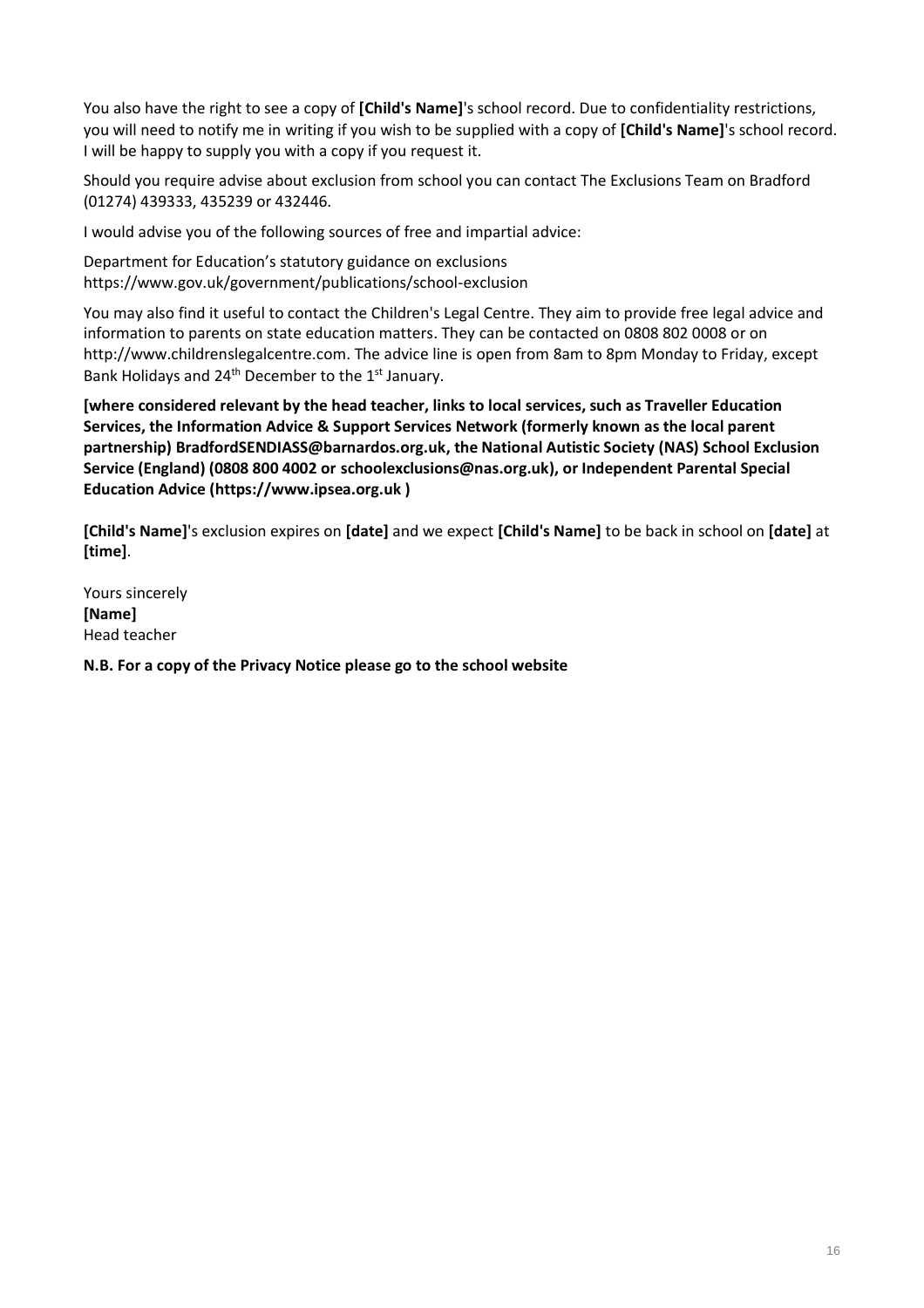### Model Letter B: letter to inform parents/carers of a fixed period suspension of more than 5 days (up to and including 15 school days in a term)

**From head teacher notifying parent(s)/carer(s) of a pupil of that pupil's fixed period suspension of more than five school days (up to and including 15 school days) in a term. Include [Parent](https://bso.bradford.gov.uk/userfiles/file/Behaviour%20Support%20Service/BSS/Parent%20information%20leaflet%20-%20%20Fixed%20term%20suspensions%20and%20the%20school%20governor%20role%20(Aug%202021).docx)  [Information Leaflet.](https://bso.bradford.gov.uk/userfiles/file/Behaviour%20Support%20Service/BSS/Parent%20information%20leaflet%20-%20%20Fixed%20term%20suspensions%20and%20the%20school%20governor%20role%20(Aug%202021).docx)**

### Dear **[Parent's name]**

I am writing to inform you of my decision to suspend **[Child's Name]** for a fixed period of **[specify period]**. This means that **[Child's Name]** will not be allowed in school for this period. The suspension start date is **[date]** and the end date is **[date]**. Your child should return to school on **[date]**.

I realise that this suspension may well be upsetting for you and your family, but my decision to suspend **[Child's Name]** has not been taken lightly. **[Child's Name]** has been excluded for this fixed period because **[specify reasons for suspension]**.

#### **[for pupils of compulsory school age - next 3 paragraphs]**

You have a duty to ensure that your child is not present in a public place in school hours during the first five school days **[or specify dates if suspension is for fewer than five days]** of this suspension, that is on **[specify dates]**. I must advise you that you may be prosecuted or receive a penalty notice from the local authority if your child is present in a public place on the specified dates without reasonable justification. It will be for you to show that there is reasonable justification for this.

We will set work for **[Child's Name]** during the **[first 5 or specify other number as appropriate]** school days of his **[or her]** suspension **[specify the arrangements for this]**. Please ensure that work set by the school is completed and returned to us promptly for marking. Work to be collected from and returned to the school's main reception.

#### **[if the individual suspension is for more than five days]**

From the **[sixth school day of the pupil's suspension [specify date] until the expiry of his suspension** we will provide suitable full-time education. On **[date]** s/he should attend at **[give name and address of the alternative provider/education setting if not the home school]** at **[specify the time — this may not be identical to the start time of the home school]** and report to **[staff member's name]. [If applicable — say something about transport arrangements from home to the alternative provider. If not known, say that the arrangements for suitable full time education will be notified by a further letter].**

You have the right to request a meeting of the trust Pupil Discipline Committee PDC) to whom you may make representations, and my decision to suspend can be reviewed. As the period of this suspension is more than five school days in a term the PDC must meet if you request it to do so. The latest date by which the PDC must meet, if you request a meeting, is **[specify date — no later than the 50th school day after the date on which the discipline committee were notified of this suspension]**. If you do wish to make representations to the PDC, and wish to be accompanied by a friend or representative, please contact **[name of contact]** on/at **[contact details — address, phone number, email]**, as soon as possible. Please advise if you have a disability or special needs which would affect your ability to attend or take part in a meeting at the school. Also, please inform **[contact]** if it would be helpful for you to have an interpreter present at the meeting.

#### If you think the suspension relates to discrimination

If you think the suspension relates to a disability your child has, and you think disability discrimination has occurred, you have the right to make a claim under the Equality Act (2010) to the First-tier Tribunal (Special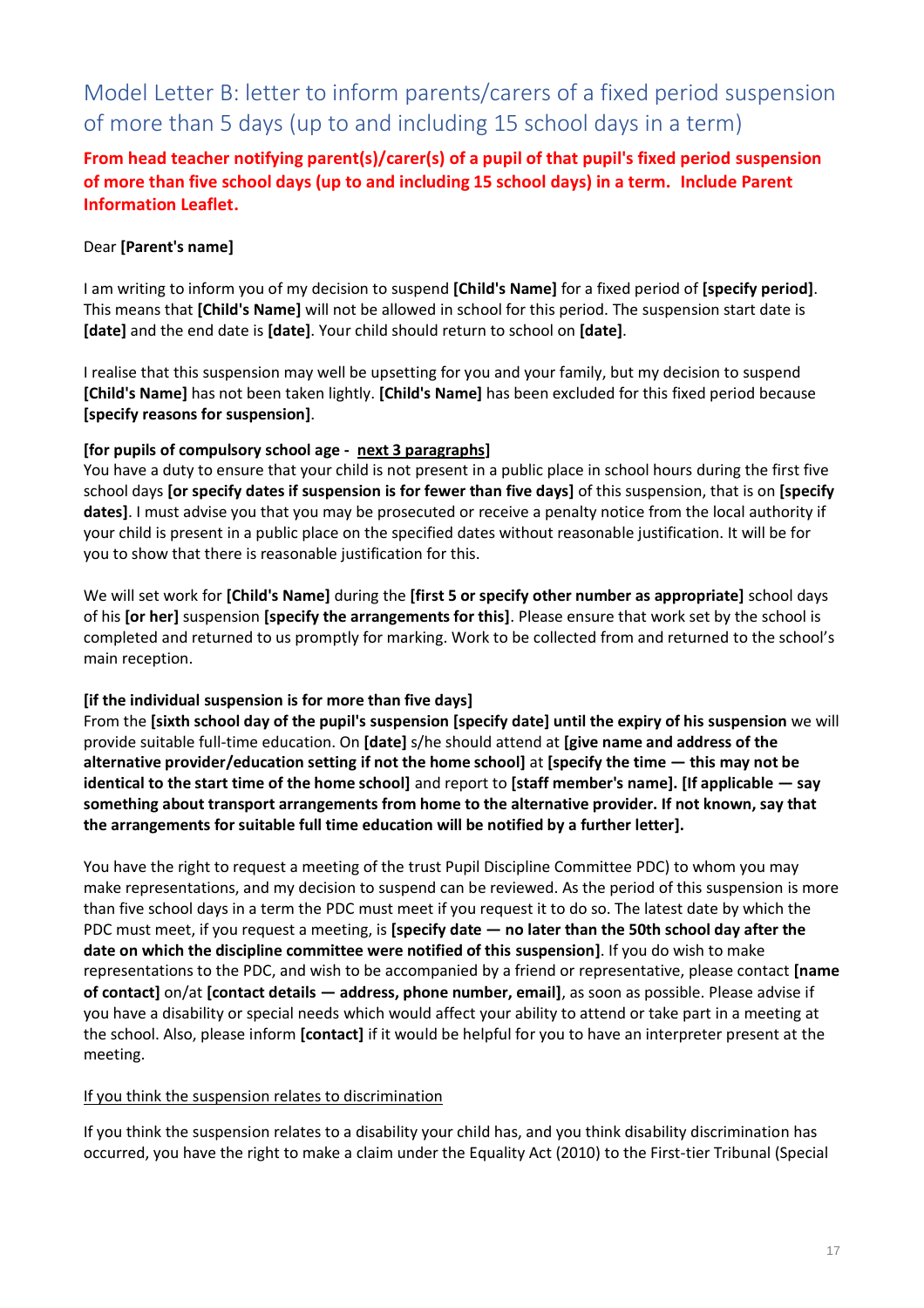Educational Needs and Disability). Their contact is 01325 289350 or email: SEND@justice.gov.uk. For all other cases of discrimination, please contact Bradford County Court Enquiries on 01274 840274. All claims of discrimination should be lodged within six months of the date on which the discrimination is alleged to have taken place i.e. the day on which the pupil was suspended.

You have the right to see and have a copy of, your child's school record. Due to confidentiality restrictions, you must notify me in writing if you wish to be supplied with a copy of your child's school record. I will be happy to supply you with a copy if you request it.

Should you require advise about the exclusion process you can contact The Exclusions Team on Bradford (01274) 439333, 435239 or 432446.

I would advise you of the following sources of free and impartial advice:

Department for Education's statutory guidance on exclusions <https://www.gov.uk/government/publications/school-exclusion>

You may also find it useful to contact the the Children's Legal Centre. They aim to provide free legal advice and information to parents on state education matters. They can be contacted on 0808 802 0008 or on [http://www.childrenslegalcentre.com/.](http://www.childrenslegalcentre.com/) The advice line is open from 8am to 8pm Monday to Friday, except Bank Holidays and 24<sup>th</sup> December to the 1<sup>st</sup> January.

**[where considered relevant by the head teacher, links to local services, such as Traveller Education Services, the Information Advice & Support Services Network (formerly known as the local parent partnership) [BradfordSENDIASS@barnardos.org.uk,](mailto:BradfordSENDIASS@barnardos.org.uk) the National Autistic Society (NAS) School Exclusion Service (England) (0808 800 4002 or [schoolexclusions@nas.org.uk\)](mailto:schoolexclusions@nas.org.uk), or Independent Parental Special Education Advice [\(https://www.ipsea.org.uk](https://www.ipsea.org.uk/) )**

**[Child's Name]**'s exclusion expires on **[date]** and we expect **[Child's Name]** to be back in school on **[date]** at **[time]**.

*Insert the following if the school/academy is requesting a reintegration meeting:*

### **Reintegration Meeting**

You and **[pupil's name]** are requested to attend a reintegration meeting with **[specify the name of staff member]** at **[place]** on **[day & date]** at **[time]**. If this is not convenient, please contact the school as soon as possible to arrange a different date and time. The purpose of this meeting is to discuss how best to manage your child's return to school.

### **Return to School**

**[Pupil's name]**'s exclusion expires on **[day & date]** and we expect **[pupil's name]** to be back in school on **[day & date]** at **[time]**.

Yours sincerely **[Name]**

Headteacher

**N.B. For the School Privacy notice please go to the school website.**

Model Letter C: letter to inform parents/carers of a fixed period suspension of more than 15 days in total in one term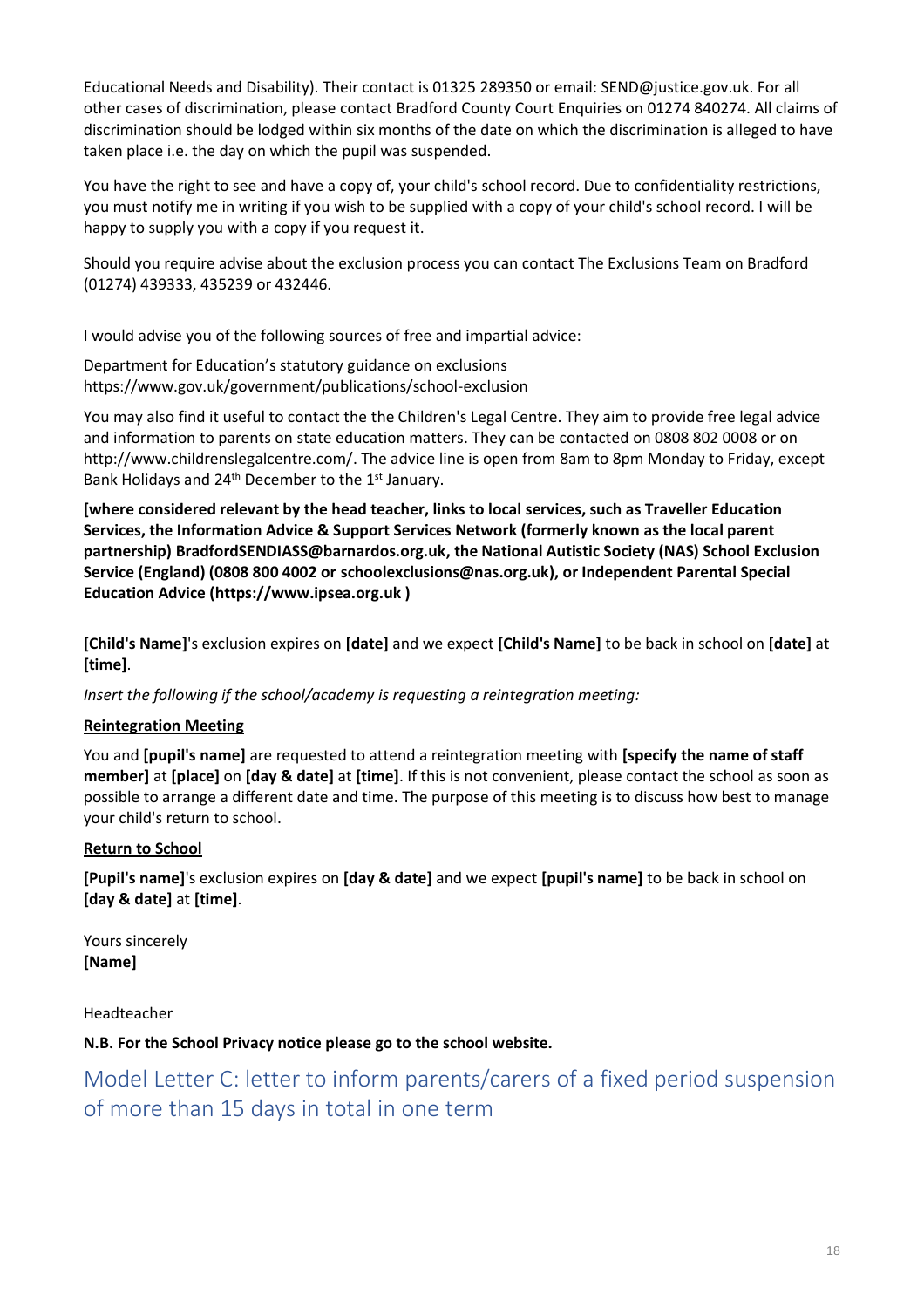### **From head teacher notifying parent(s)/carer(s) of a fixed period suspension of more than 15 school days in total in one term. Includ[e Parent Information Leaflet.](https://bso.bradford.gov.uk/userfiles/file/Behaviour%20Support%20Service/BSS/Parent%20information%20leaflet%20-%20%20Fixed%20term%20suspensions%20and%20the%20school%20governor%20role%20(Aug%202021).docx)**

#### Dear **[Parent's/Carer's Name]**

I am writing to inform you of my decision to suspend **[Child's Name]** for a fixed period of **[specify period]**. This means that **[Child's Name]** will not be allowed in school for this period. The suspension begins/began on **[date]** and ends on **[date]**.

I realise that this suspension may well be upsetting for you and your family, but the decision to suspend **[Child's Name]** has not been taken lightly. **[Child's Name]** has been suspended for this fixed period because **[reason for suspension]**.

#### **[for pupils of compulsory school age — next three paragraphs]**

You have a duty to ensure that your child is not present in a public place in school hours during **[the first five school days of suspension or specify dates]**, unless there is reasonable justification for this. I must advise you that you may be prosecuted or receive a penalty notice from the local authority if your child is present in a public place on the specified dates. It will be for you to show that there is reasonable justification.

We will set work for **[Child's Name]** during the **[first five school days or specify dates]** of his/her suspension **[specify the arrangements for this]**. Please ensure that work set by the school is completed and returned to us promptly for marking. Work to be collected from and returned to the school's main reception.

#### *[INSERT: If the Governing Board has authorised the pupil to return to the premises to take and exam /NC test whilst excluded, put the sentence here]*

#### **[if the individual exclusion is for more than five days]**

From the **[sixth school day of the pupil's suspension] [specify date]** until the expiry of this suspension we will provide suitable full-time education. **[Set out the arrangements if known at the time of writing, e.g.]** On **[date]** s/he should attend **[give name and address of the alternative provider/education setting]** at **[specify the time — this may not be identical to the start time of the home school]** and report to **[staff member's name]. [If applicable — say something about transport arrangements from home to the alternative provider] [if not known say that the arrangements for suitable full time education will be notified shortly by a further letter]**

As the length of the suspension is more than 15 school days in total in one term the Pupil Discipline Committee (PDC) must meet to consider the suspension. At the review meeting you may make representations to the PDC if you wish. The latest date on which the PDC can meet is **[date here — no later than 15 school days from the date the governing body is notified]**. If you wish to make representations to the PDC committee and wish to be accompanied by a friend or representative please contact **[name of contact]** on/at **[contact details — address, phone number, email]**, as soon as possible. You will, whether you choose to make representations or not, be notified by the Clerk to the PDC of the time, date and location of the meeting. Please advise if you have a disability or special needs which would affect your ability to attend or take part in a meeting at the school. Also, please inform **[contact]** if it would be helpful for you to have an interpreter present at the meeting.

You may also invite a representative of the Local Authority to attend the meeting as an observer where, with the governor's consent, they can make representations.

You should also be aware that if you think the suspension has occurred as a result of discrimination then you may make a claim under the Equality Act 2010 to the First Tier Tribunal (Special Educational Needs and Disability), in the case of disability discrimination or the County Court, in the case of other forms of discrimination. http://www.justice.gov.uk/guidance/courts-and-tribunals/tribunals/send/index.htm).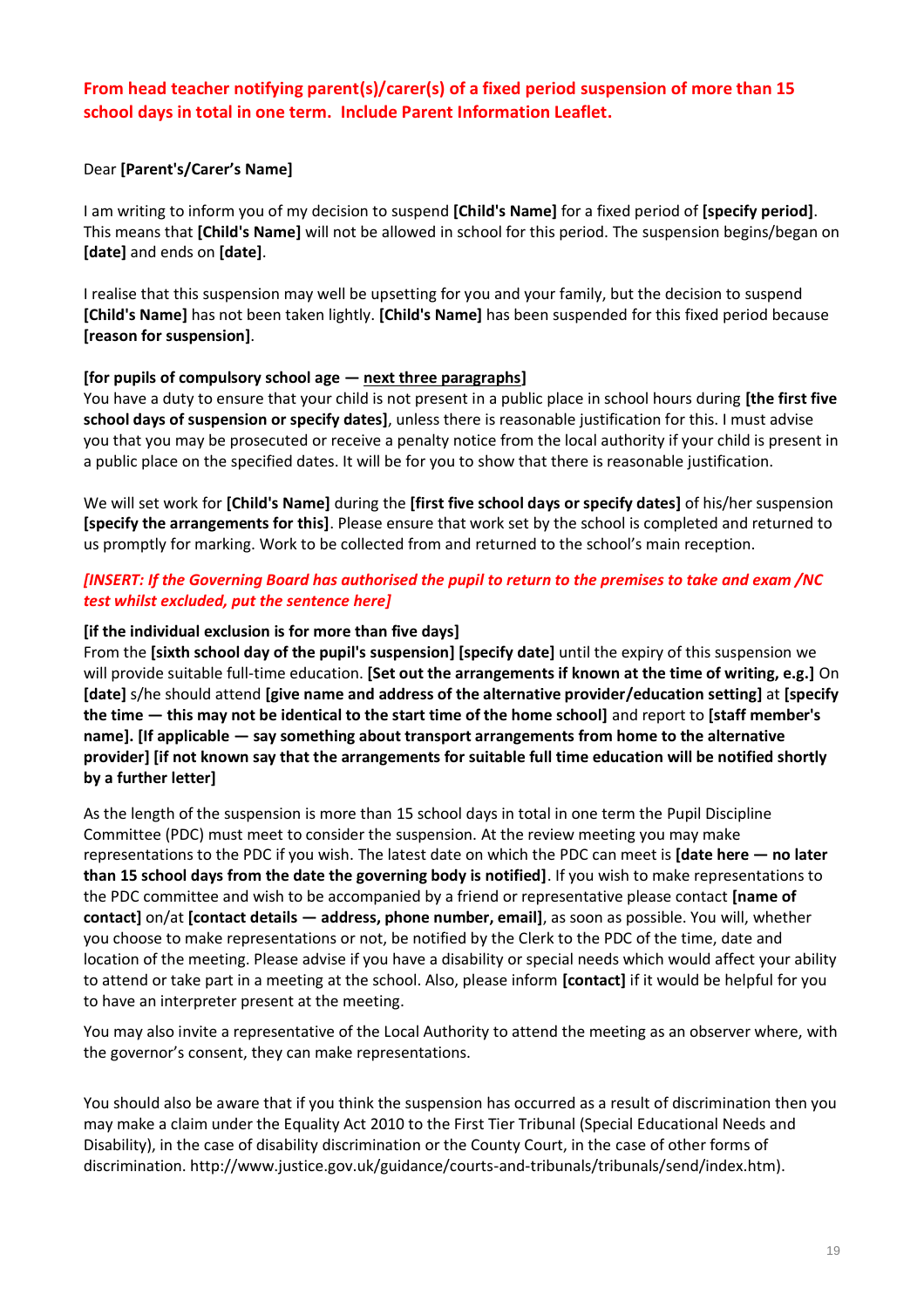Making a claim would not affect your right to make representations to the Pupil Discipline Committee.

#### **[mandatory for all exclusions of primary-aged pupils and those of more than five days of secondary-aged pupils]**

You **[and your child or name of pupil]** are invited to attend a reintegration interview with me **[alternatively, specify the name of another staff member]** at **[place]** on **[date]** at **[time]**. If that is not convenient, please contact the school before your child is due to return to arrange a suitable alternative date and time. The purpose of the reintegration interview is to discuss how best your child's return to school can be managed. Failure to attend a reintegration interview will be a factor taken into account by a magistrates' court if, on future application, they consider whether to impose a parenting order on you.

You also have the right to see and have a copy of **[Child's Name]**'s school record. Due to confidentiality restrictions, you will need to notify me in writing if you wish to be supplied with a copy of **[Child's Name]**'s school record. I will be happy to supply you with a copy if you request it.

I would advise you of the following sources of free and impartial advice:

The Exclusions Helpline at Bradford Council on (01274) 43933, 435239 or 432446 or email [exclusionsteam@bradford.gov.uk](mailto:exclusionsteam@bradford.gov.uk) who can provide advice.

Department for Education's statutory guidance on exclusions <https://www.gov.uk/government/publications/school-exclusion>

You may also find it useful to contact the Children's Legal Centre. They aim to provide free legal advice and information to parents on state education matters. They can be contacted on 0808 802 0008 or on [http://www.childrenslegalcentre.com/.](http://www.childrenslegalcentre.com/) The advice line is open from 8am to 8pm Monday to Friday, except Bank Holidays and 24<sup>th</sup> December to the 1<sup>st</sup> January.

**[where considered relevant by the head teacher, links to local services, such as Traveller Education Services, the Information Advice & Support Services Network (formerly known as the local parent partnership) [BradfordSENDIASS@barnardos.org.uk,](mailto:BradfordSENDIASS@barnardos.org.uk) the National Autistic Society (NAS) School Exclusion Service (England) (0808 800 4002 or [schoolexclusions@nas.org.uk\)](mailto:schoolexclusions@nas.org.uk), or Independent Parental Special Education Advice [\(https://www.ipsea.org.uk](https://www.ipsea.org.uk/) )**

**[Name of Child]**'s exclusion expires on **[date]** and we expect **[Name of Child]** to be back in school on **[date]** at **[time]**. Yours sincerely **[Name]**  Head teacher

**(Under GDPR - School Privacy Notice must be added here)**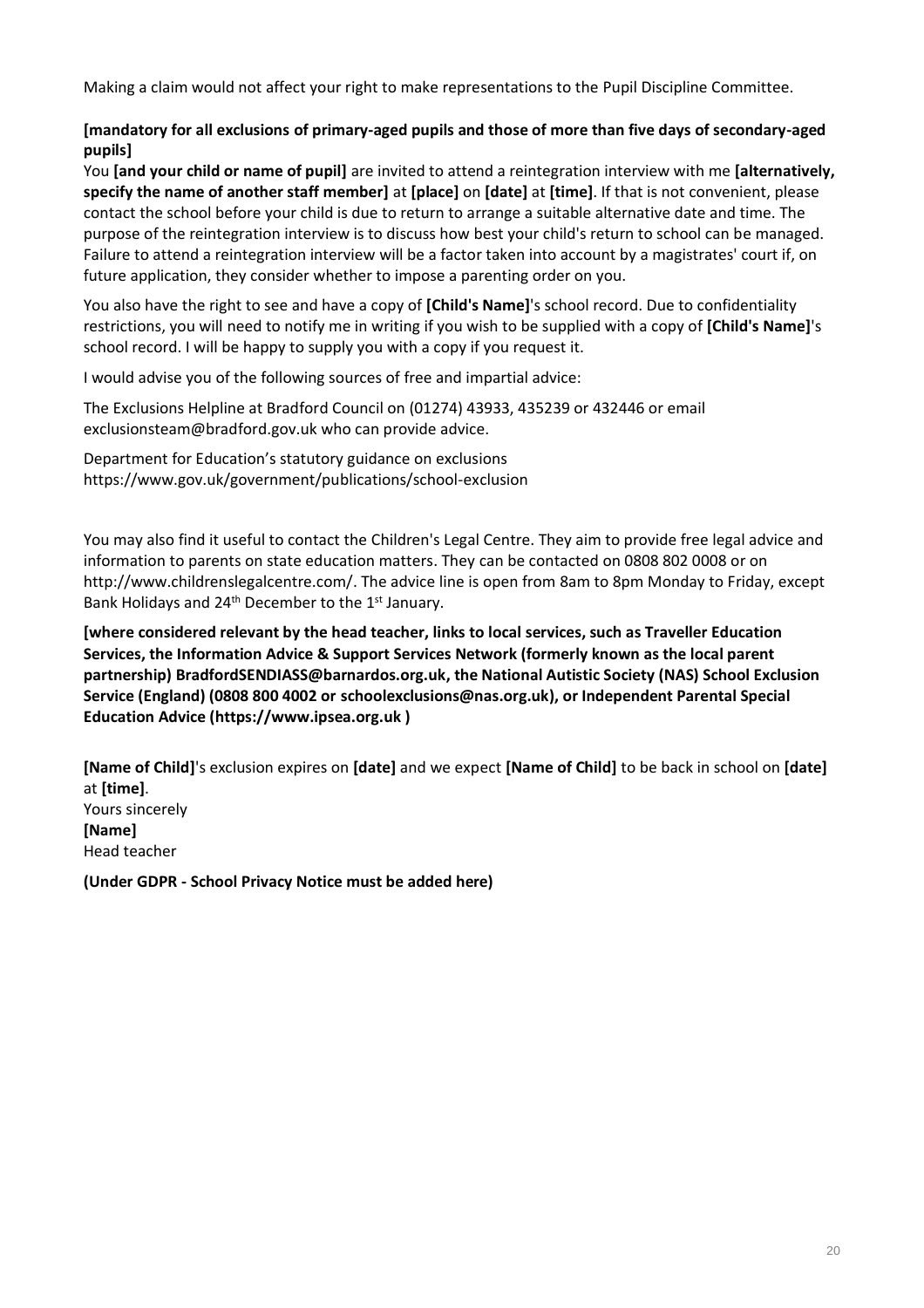### Model letter D: to inform parents/carers of a permanent exclusion

### **From the head teacher of a primary, secondary or special school notifying the parent(s)/carer(s) of that pupil's permanent exclusion. Include [Parent Information Leaflet.](https://bso.bradford.gov.uk/userfiles/file/Behaviour%20Support%20Service/Exclusions/Permanent%20Exclusion%20and%20the%20School%20Governor%20Meeting.pdf)**

### Dear **[Parent's/Carer(s) Name]**

I regret to inform you of my decision to permanently exclude **[Child's Name]** with effect from **[date]**. This means that **[Child's Name]** will not be allowed in this school unless s/he is reinstated by the governing board.

I realise that this exclusion may well be upsetting for you and your family, but the decision to permanently exclude **[Child's Name]** has not been taken lightly and has been taken as a last resort. **[Child's Name]** has been excluded because **[reasons for the exclusion — include any other relevant previous history]**.

#### **[For pupils of compulsory school age]**

You have a duty to ensure that your child is not present in a public place in school hours during the first five school days of this exclusion, i.e. on **[specify the precise dates**] unless there is reasonable justification. You could be prosecuted or receive a penalty notice if your child is present in a public place during school hours on those dates. It will be for you to show reasonable justification.

#### **[For pupils of compulsory school age]**

Alternative arrangements for **[Child's Name]**'s education to continue will be made. For the first five school days of the exclusion we will set work for **[Child's Name]** and would ask you to ensure this work is completed and returned promptly to school for marking **[this may be different if supervised education is being provided earlier than the sixth day]**. From the sixth school day of the exclusion onwards — i.e. from **[specify the date]** the local authority **[give the name of the authority]** will provide suitable full-time education. **[set out the arrangements if known at time of writing, if not known say that the arrangements will be notified shortly by a further letter.]**

#### **[For pupils of compulsory school age]**

**[Where pupil lives in a local authority other than the excluding school's local authority]** I have also today informed **[name of officer]** at **[name of local authority]** of your child's exclusion and they will be in touch with you about arrangements for **[his/her]** education from the sixth school day of exclusion. You can contact them at **[give contact details]**.

As this is a permanent exclusion the Pupil Discipline Committee (PDC) must meet to consider it. At the review meeting you may make representations to the PDC if you wish and ask them to reinstate your child in school. The PDC have the power to reinstate your child immediately or from a specified date, or, alternatively, they have the power to uphold the exclusion in which case you may request that their decision is reviewed by an Independent Review Panel. The latest date by which the PDC must meet is **[specify the date — the 15th school day after the date on which the PDC was notified of the exclusion]**. If you wish to make representations to the PDC and wish to be accompanied by a friend or representative please contact **[name of contact]** on/at **[contact details — address, phone number, email]**, as soon as possible. You will, whether you choose to make representations or not, be notified by the Clerk to the Pupil Discipline Committee of the time, date and location of the meeting. Please let us know if you have a disability or special needs which would affect your ability to attend the meeting. Also, please inform **[contact]** if it would be helpful for you to have an interpreter present at the meeting.

You may also invite a representative of the Local Authority to attend the meeting as an observer where, with the governor's consent, they can make representations.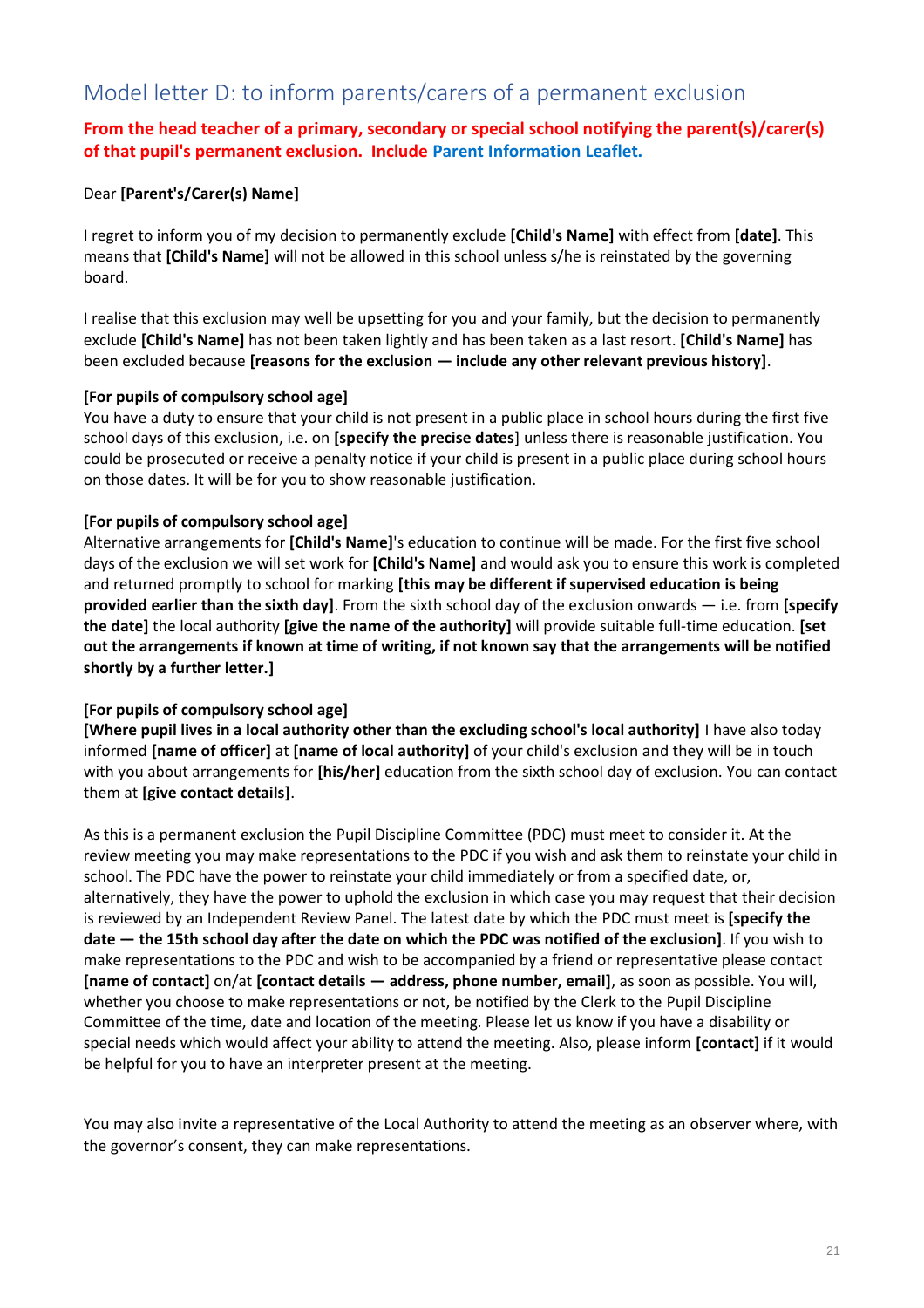#### **If you think the exclusion relates to discrimination**

If you think the exclusion relates to a disability your child has, and you think disability discrimination has occurred, you have the right to make a claim under the Equality Act (2010) to the First-tier Tribunal (Special Educational Needs and Disability). Their contact is 01325 289350 or email: SEND@justice.gov.uk. For all other cases of discrimination, please contact Bradford County Court Enquiries on 01274 840274. All claims of discrimination should be lodged within six months of the date on which the discrimination is alleged to have taken place i.e. the day on which the pupil was excluded.

You have the right to see a copy of **[Name of Child]**'s school record. Due to confidentiality restrictions, you must notify me in writing if you wish to be supplied with a copy of **[Name of Child]**'s school record. I will be happy to supply you with a copy if you request it.

You may also wish to contact an Exclusion Officer at City of Bradford MDC should you require advise about the exclusion process on Bradford (01274) 439333, 435239 or 432446 or email exclusionsteam@bradford.gov.uk, who can provide advice on exclusion from school and the exclusion process.

I would also advise you of the following sources of free and impartial advice:

Department for Education's statutory guidance on exclusions <https://www.gov.uk/government/publications/school-exclusion>

You may also find it useful to contact the the Children's Legal Centre. They aim to provide free legal advice and information to parents on state education matters. They can be contacted on 0808 802 0008 or on [http://www.childrenslegalcentre.com/.](http://www.childrenslegalcentre.com/) The advice line is open from 8am to 8pm Monday to Friday, except Bank Holidays and 24<sup>th</sup> December to the 1<sup>st</sup> January.

**[where considered relevant by the head teacher, links to local services, such as Traveller Education Services, the Information Advice & Support Services Network (formerly known as the local parent partnership) [BradfordSENDIASS@barnardos.org.uk,](mailto:BradfordSENDIASS@barnardos.org.uk) the National Autistic Society (NAS) School Exclusion Service (England) (0808 800 4002 or [schoolexclusions@nas.org.uk\)](mailto:schoolexclusions@nas.org.uk), or Independent Parental Special Education Advice [\(https://www.ipsea.org.uk](https://www.ipsea.org.uk/) )**

Yours sincerely

**[Name]**  Head teacher

**(Under GDPR - School Privacy Notice must be added here)**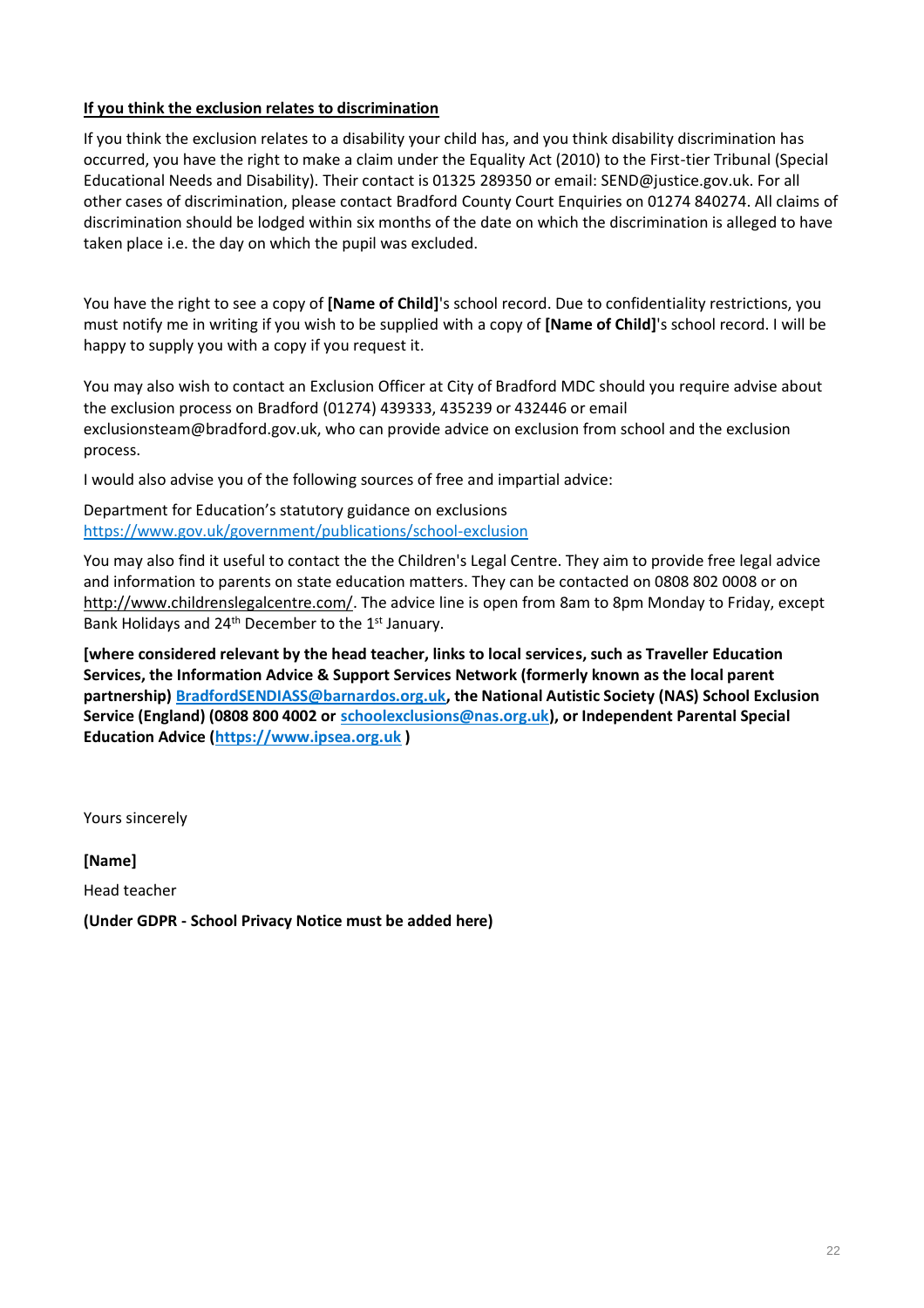### Appendix 6: Pupil witness statement pro-forma

#### **School name:**

**Pupil's name: Form:**

Before writing your statement, please read the guidelines below. Please ask if you are unsure about any point. **If you are concerned about yours or another pupil's safety please speak to a member of staff.**

- 1. Be as clear and as concise as possible
- 2. Keep to the facts add times and dates, if known
- 3. Only comment upon what you have actually **seen** or **heard yourself**
- 4. Be honest and tell the whole story do not leave out information because you feel it may cause trouble for a friend

#### **OUTLINE OF INCIDENT**

|  | Date ………………………………… |
|--|--------------------|
|  |                    |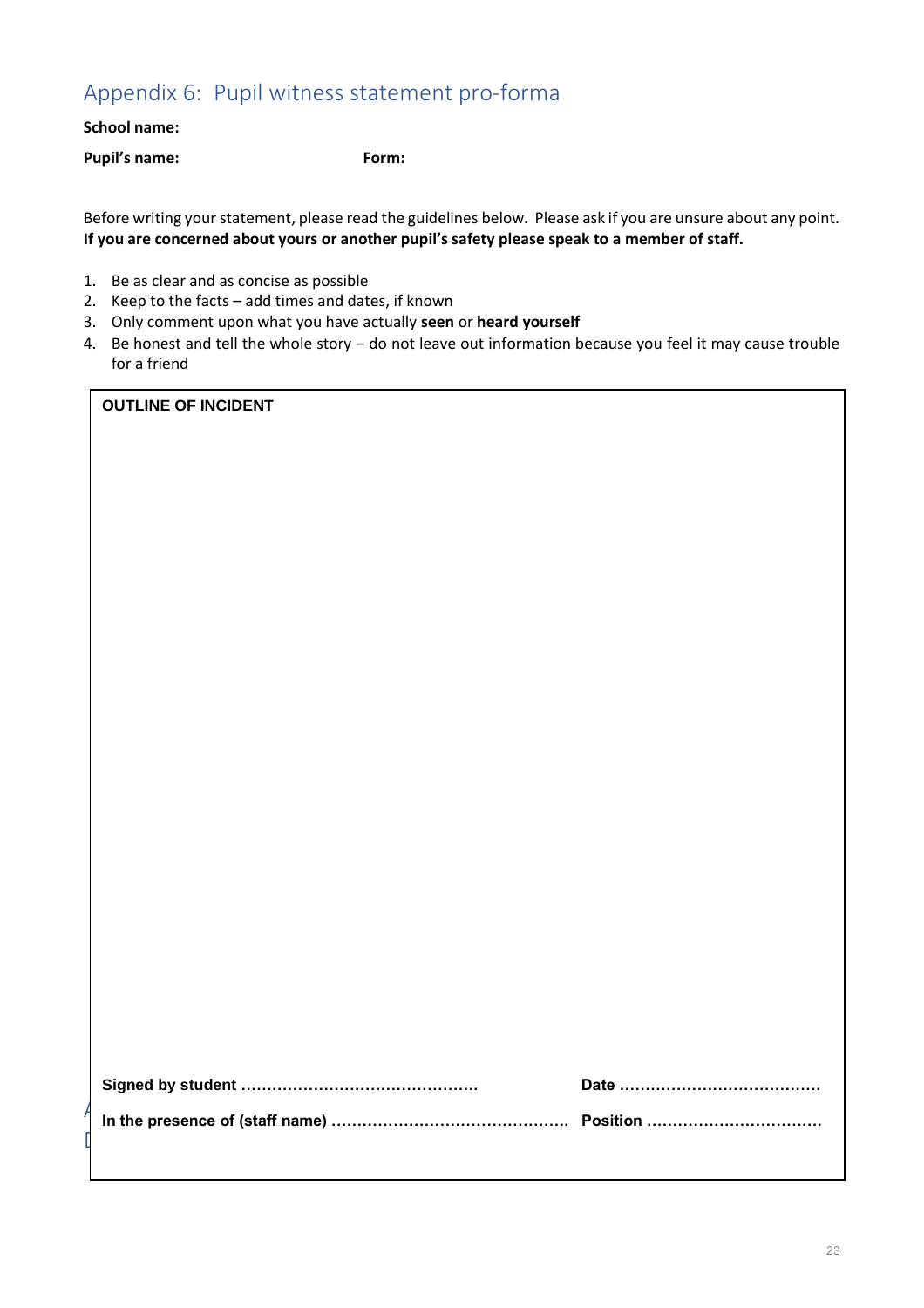Paperwork should comprise the following:

- A cover sheet name of the school, child, date of birth and date of the Pupil Discipline Committee meeting
- A contents page Sections A- E below
- Page numbers to help governors and other meeting attendees navigate the pack during the meeting.
- These can be handwritten onto the paperwork when the pack is complete.

| Permanent exclusion for a 'one off' offence                                                                                                                                                                                                                                                                                                                                                                                                                                                                                                                                                                                                                                                                                                                                                                                                                                                                              |                                                                                                                                            |  |  |  |
|--------------------------------------------------------------------------------------------------------------------------------------------------------------------------------------------------------------------------------------------------------------------------------------------------------------------------------------------------------------------------------------------------------------------------------------------------------------------------------------------------------------------------------------------------------------------------------------------------------------------------------------------------------------------------------------------------------------------------------------------------------------------------------------------------------------------------------------------------------------------------------------------------------------------------|--------------------------------------------------------------------------------------------------------------------------------------------|--|--|--|
| What to include                                                                                                                                                                                                                                                                                                                                                                                                                                                                                                                                                                                                                                                                                                                                                                                                                                                                                                          | What to leave out                                                                                                                          |  |  |  |
| Section A - exclusion notification                                                                                                                                                                                                                                                                                                                                                                                                                                                                                                                                                                                                                                                                                                                                                                                                                                                                                       |                                                                                                                                            |  |  |  |
| Copy of the relevant exclusion letter sent to parents<br>If the head teacher issued a short fixed period suspension in the first instance in<br>order to investigate an incident, both letters should be included                                                                                                                                                                                                                                                                                                                                                                                                                                                                                                                                                                                                                                                                                                        | Any other exclusion<br>letters                                                                                                             |  |  |  |
| Section B - evidence relating to the incident                                                                                                                                                                                                                                                                                                                                                                                                                                                                                                                                                                                                                                                                                                                                                                                                                                                                            |                                                                                                                                            |  |  |  |
| Witness statements including a statement by the child being excluded. The head<br>✓<br>teacher should also complete a contemporaneous statement if they were involved<br>in the incident.<br>$\checkmark$<br>Good witness statements<br>are signed and dated.<br>$\circ$<br>are completed before decision to exclude if possible. If written statements are<br>$\circ$<br>completed after the date of the permanent exclusion, the head should include<br>notes of verbal statements obtained as part of the evidence collection.<br>have the names of all child witnesses, apart from the child being excluded<br>$\circ$<br>blocked out. Originals need to be made available for governors as part of their<br>deliberation if required.<br>generally provide the evidence that led to the decision to exclude. The head<br>$\circ$<br>teacher should address any inconsistencies as part of the statement at the PDC. | Behaviour logs or<br>statements relating to<br>academic attainment or<br>behaviour other than the<br>incident that led to the<br>exclusion |  |  |  |
| Section C - school support                                                                                                                                                                                                                                                                                                                                                                                                                                                                                                                                                                                                                                                                                                                                                                                                                                                                                               |                                                                                                                                            |  |  |  |
| Prior support for child's SEN needs as well as any action taken to support the child<br>as a result of the exclusion.<br>EHCP Review. This review should take place before the PDC.<br>TAF/CiN/CP Review - not to be shared without parents' consent.<br>Section D - parent submission                                                                                                                                                                                                                                                                                                                                                                                                                                                                                                                                                                                                                                   |                                                                                                                                            |  |  |  |
|                                                                                                                                                                                                                                                                                                                                                                                                                                                                                                                                                                                                                                                                                                                                                                                                                                                                                                                          |                                                                                                                                            |  |  |  |
| This will include any paperwork sent to the clerk by the parents.<br>✓                                                                                                                                                                                                                                                                                                                                                                                                                                                                                                                                                                                                                                                                                                                                                                                                                                                   | Any school opinion or<br>comment about the<br>parents' involvement in<br>the child's education                                             |  |  |  |
| <b>Section E Appendices</b>                                                                                                                                                                                                                                                                                                                                                                                                                                                                                                                                                                                                                                                                                                                                                                                                                                                                                              |                                                                                                                                            |  |  |  |
| The Trust Behaviour Policy and any local behaviour protocol.<br>✓<br>The head teacher can decide to include only the relevant section of the policies. It<br>✓<br>will help to have a brief note explaining how the school ensures all parents know<br>how to access school policies, including revisions.                                                                                                                                                                                                                                                                                                                                                                                                                                                                                                                                                                                                               |                                                                                                                                            |  |  |  |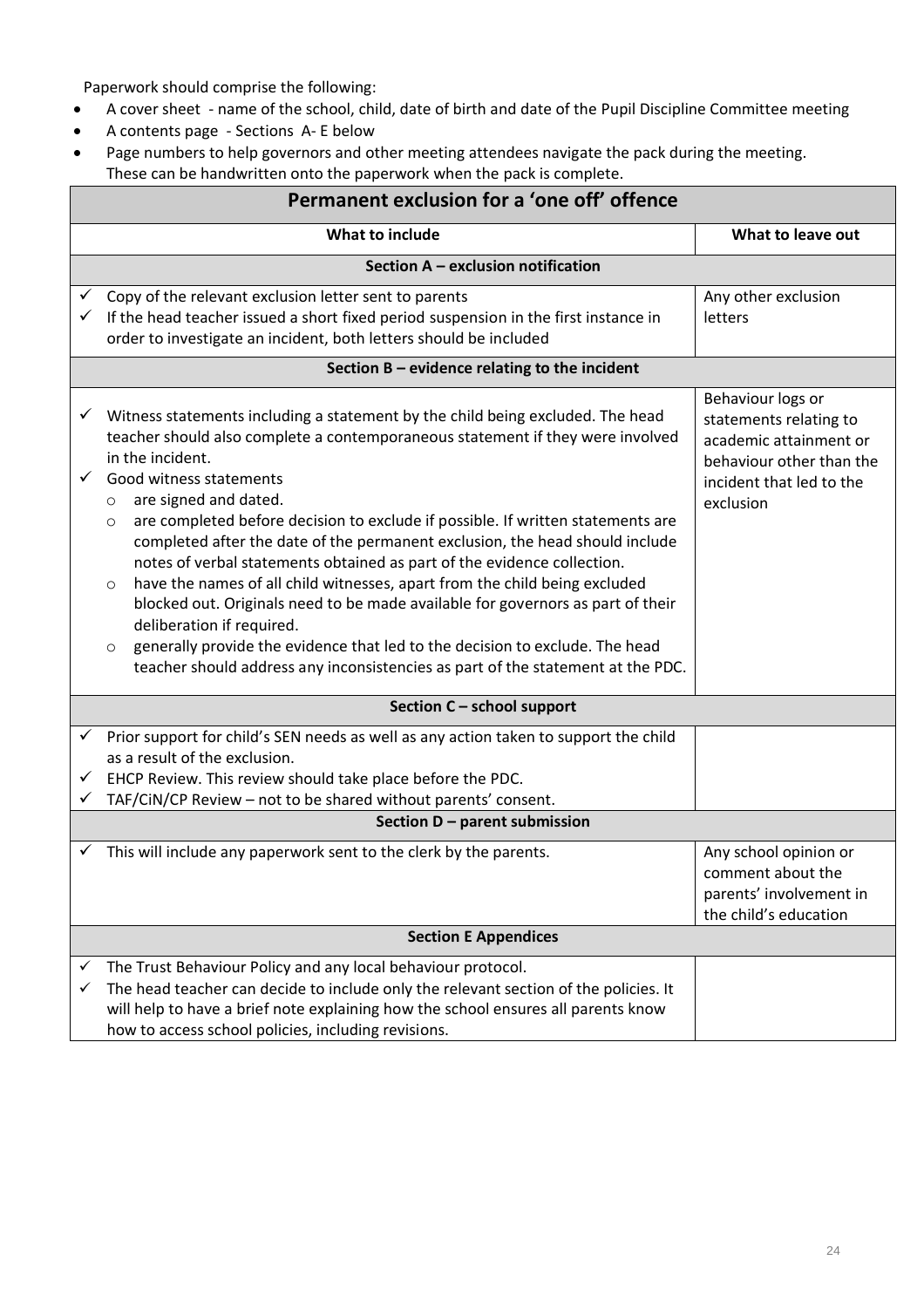| Permanent exclusion for persistent disruptive behaviour                                                                                                                                                                                                                                                                                                                                                                                                                                                                                                                                                                                                                                                                                                                                                                                                                                                                                                                          |                                                                                                                                                                                                                                                                                                                                                               |  |
|----------------------------------------------------------------------------------------------------------------------------------------------------------------------------------------------------------------------------------------------------------------------------------------------------------------------------------------------------------------------------------------------------------------------------------------------------------------------------------------------------------------------------------------------------------------------------------------------------------------------------------------------------------------------------------------------------------------------------------------------------------------------------------------------------------------------------------------------------------------------------------------------------------------------------------------------------------------------------------|---------------------------------------------------------------------------------------------------------------------------------------------------------------------------------------------------------------------------------------------------------------------------------------------------------------------------------------------------------------|--|
| Any decision to exclude, must be lawful (with respect to the legislation relating directly to exclusions and a school's<br>wider legal duties) rational; reasonable; fair; and proportionate.                                                                                                                                                                                                                                                                                                                                                                                                                                                                                                                                                                                                                                                                                                                                                                                    |                                                                                                                                                                                                                                                                                                                                                               |  |
| What to include                                                                                                                                                                                                                                                                                                                                                                                                                                                                                                                                                                                                                                                                                                                                                                                                                                                                                                                                                                  | What to leave out                                                                                                                                                                                                                                                                                                                                             |  |
| Section A - exclusion notification                                                                                                                                                                                                                                                                                                                                                                                                                                                                                                                                                                                                                                                                                                                                                                                                                                                                                                                                               |                                                                                                                                                                                                                                                                                                                                                               |  |
| Copy of the most recent exclusion letter sent to parents<br>Copy of all exclusion letters from the current school relating to behaviour<br>✓<br>that led to this exclusion                                                                                                                                                                                                                                                                                                                                                                                                                                                                                                                                                                                                                                                                                                                                                                                                       | Any information on file relating to<br>exclusions from previous schools                                                                                                                                                                                                                                                                                       |  |
| Section B - evidence of persistent disruptive behaviour                                                                                                                                                                                                                                                                                                                                                                                                                                                                                                                                                                                                                                                                                                                                                                                                                                                                                                                          |                                                                                                                                                                                                                                                                                                                                                               |  |
| Behaviour logs in chronological order<br>✓                                                                                                                                                                                                                                                                                                                                                                                                                                                                                                                                                                                                                                                                                                                                                                                                                                                                                                                                       | Evidence of academic attainment<br>levels                                                                                                                                                                                                                                                                                                                     |  |
| Section C - school support                                                                                                                                                                                                                                                                                                                                                                                                                                                                                                                                                                                                                                                                                                                                                                                                                                                                                                                                                       |                                                                                                                                                                                                                                                                                                                                                               |  |
| Any action taken to support the child's behaviour prior to the exclusion.<br>$\checkmark$ IEP or equivalent.<br>Samples of target setting and support strategies identified.<br>$\circ$<br>Evidence of review of strategies.<br>$\circ$<br>Evidence of referrals/involvement of outside agencies to support<br>$\circ$<br>child's behaviour.<br>$\checkmark$ PSP or equivalent including review paperwork<br>$\checkmark$ Managed Move paperwork.<br>Original agreement and review paperwork<br>$\circ$<br>EHCP interim or annual review. This review should be scheduled before the<br>$\checkmark$<br>PDC if possible.<br>Details of any alternatives to permanent exclusion considered:<br>$\checkmark$<br>List of any alternatives considered and reasons judged not to be<br>$\circ$<br>appropriate eg Managed Move, long fixed period exclusion, use of<br>alternative provision<br>Notes of any discussion / emails relating to alternatives considered<br>O<br>/explored | TAF/CiN/CP review - not to be<br>shared without parents' consent.<br>Head teachers should only include<br>CAF summary sheet P10 of CAF plus<br>any review paperwork if needs relate<br>to behaviour in school.<br>Copies of every individual target<br>card/IEP or equivalent. It is sufficient<br>to provide a sample noting what that<br>sample represents. |  |
| Section D - parent submission                                                                                                                                                                                                                                                                                                                                                                                                                                                                                                                                                                                                                                                                                                                                                                                                                                                                                                                                                    |                                                                                                                                                                                                                                                                                                                                                               |  |
| This will include any paperwork sent to the clerk by the parents.<br>✓                                                                                                                                                                                                                                                                                                                                                                                                                                                                                                                                                                                                                                                                                                                                                                                                                                                                                                           | Any school opinion or comment<br>✓<br>about the parents' involvement<br>in the child's education                                                                                                                                                                                                                                                              |  |
| <b>Section E Appendices</b>                                                                                                                                                                                                                                                                                                                                                                                                                                                                                                                                                                                                                                                                                                                                                                                                                                                                                                                                                      |                                                                                                                                                                                                                                                                                                                                                               |  |
| The Trust Behaviour Policy and any local behaviour protocol.<br>v<br>The head teacher can decide to include only the relevant section of the<br>✓<br>policies. It will help to have a brief note explaining how the school ensures<br>all parents know how to access school policies, including revisions.                                                                                                                                                                                                                                                                                                                                                                                                                                                                                                                                                                                                                                                                       |                                                                                                                                                                                                                                                                                                                                                               |  |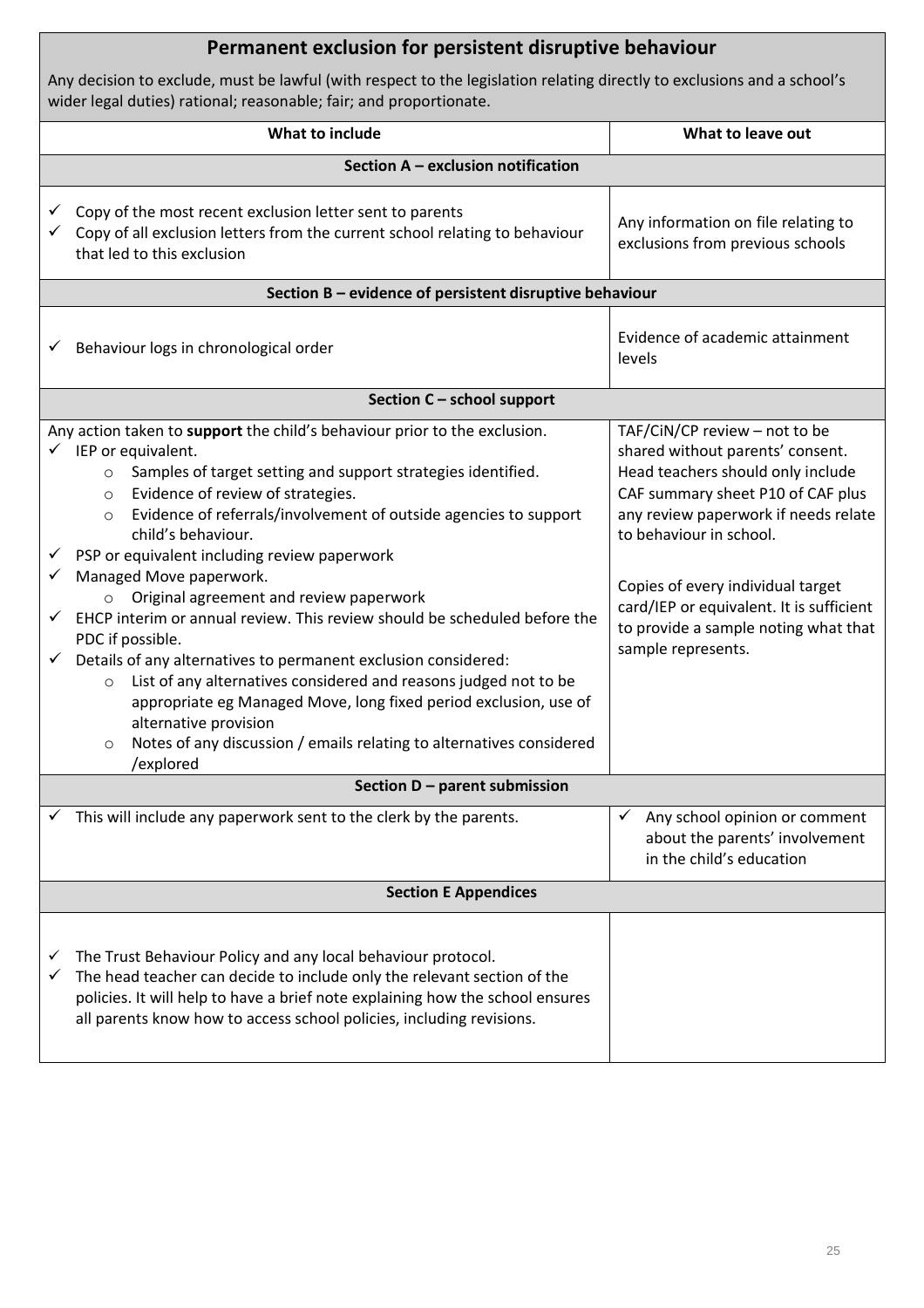### Appendix 7: Head teacher Summary Report for Pupil Disciplinary Committee

**Re: Date:**

Further to my witness statement written on (*insert date*), I wish to present the following:

The reasons for my decision to permanently exclude (*name*) were based upon the safety and well -being of all pupils, staff and (*name*) . In reaching my decision I was informed not only by the current Government Exclusions Guidance but also Gloucestershire Exclusion pack that provides additional advice to head teachers and governors – specifically

*A decision to exclude a pupil permanently should only be taken:* 

- *in response to serious or persistent breaches of the school's behaviour policy; and*
- *where allowing the pupil to remain in school would seriously harm the education or welfare of the pupil or others in the school.*

The particular circumstances around this exclusion are as follows:

*Brief factual summary of persistent disruptive or aggressive behaviours*

The impact of (*name*) behaviour was:

- •
- •
- •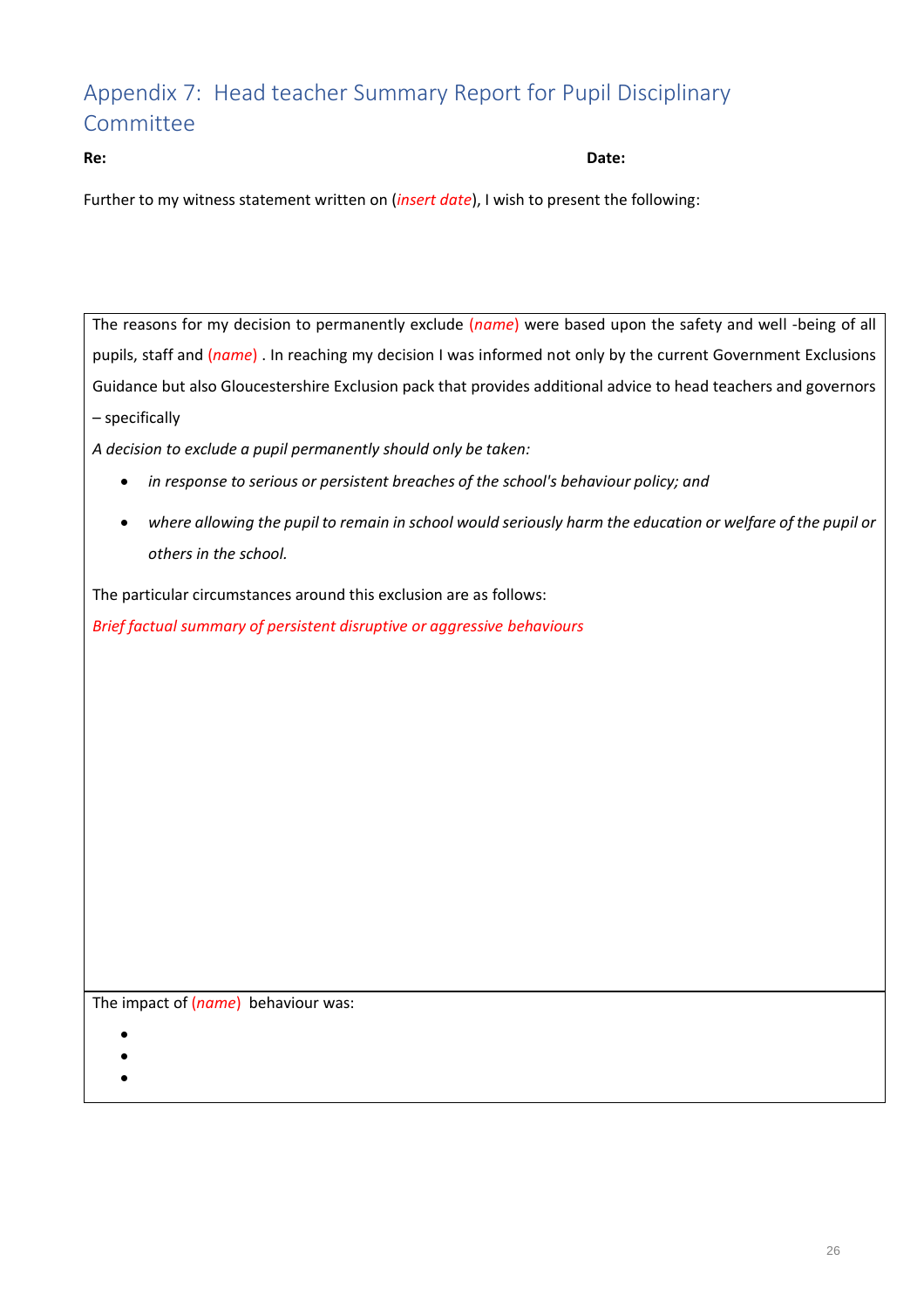| The DfE states that any decision to exclude must be lawful, rational, reasonable, fair and proportionate.                                                                                                |
|----------------------------------------------------------------------------------------------------------------------------------------------------------------------------------------------------------|
| HT should briefly explain how the exclusion was:                                                                                                                                                         |
| Lawful                                                                                                                                                                                                   |
| Legally sound – exclusion procedures followed including informing parents, witness statements as well as any<br>broader legal considerations, Child Protection, SEN Code of Practice, Equalities Act etc |
| Rational                                                                                                                                                                                                 |
| Time taken to consider the evidence and advice sought from any relevant professionals                                                                                                                    |
| Reasonable                                                                                                                                                                                               |
| Based on expectations or demands within the realms of what is possible and achievable for that child                                                                                                     |
| Fair                                                                                                                                                                                                     |
| That any extenuating circumstances were considered as well as any differences in response to other child in the<br>same or similar situation - not biased                                                |
| Proportionate                                                                                                                                                                                            |
| Why permanent rather than fixed period exclusion was appropriate.                                                                                                                                        |

As well as the guidance issued by government, the following school policies apply:

### **The Trust Behaviour Policy states:**

- •
- •

**Our local behaviour protocol states:**

- •
- •

**Our CP and Safeguarding policy/health and safety policy state(s):**

- •
- •

#### **Our Home School Agreement states:**

- •
- •

### **SEND/Anti bullying/Care and Control/drugs etc**

I am satisfied that in this case I had not alternative to permanent exclusion and ask the governors to uphold my decision.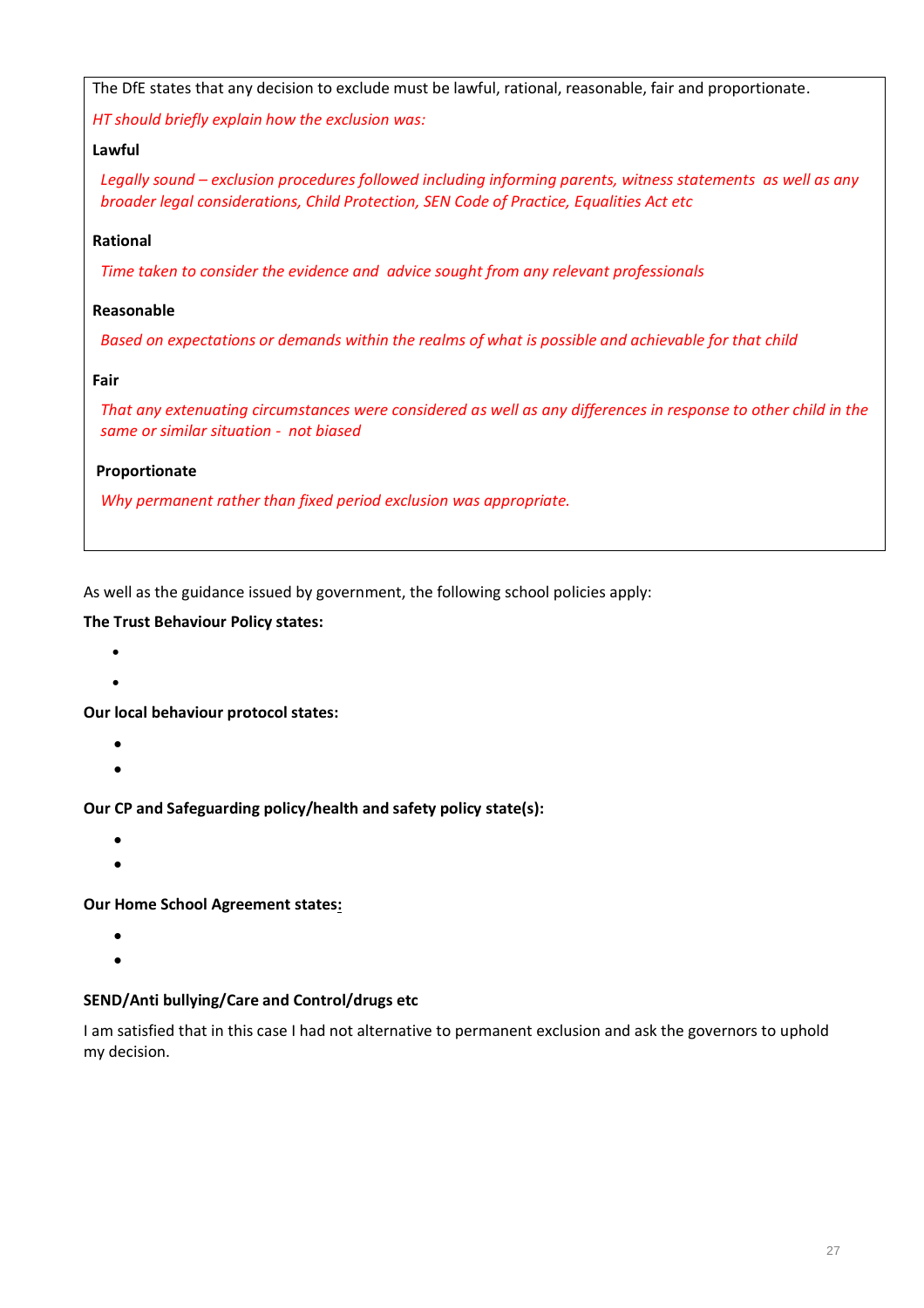# Appendix 8: Guidance for holding the Pupil Discipline Committee

| <b>Protocols for PDC</b>                                                                                                                                                                                                                                                                                                                                             | $\checkmark$ Tick |
|----------------------------------------------------------------------------------------------------------------------------------------------------------------------------------------------------------------------------------------------------------------------------------------------------------------------------------------------------------------------|-------------------|
| Arrange the room so that the pupil and parents feel as comfortable as possible and do not feel<br>intimidated, so they feel able to contribute their views to the meeting                                                                                                                                                                                            |                   |
| Have a spare set of papers available and allow reading time for any papers that have not been<br>circulated prior to the meeting                                                                                                                                                                                                                                     |                   |
| Only the governors and clerk meet prior to the start of the meeting – everyone else remains<br>outside the room                                                                                                                                                                                                                                                      |                   |
| Allow time for parents to arrive if they are not present at the start $-$ try to contact to<br>remind/check attendance (clerk)                                                                                                                                                                                                                                       |                   |
| Introduction by the Chair - stick to the agenda with clerk taking notes                                                                                                                                                                                                                                                                                              |                   |
| Encourage pupil to contribute to the meeting.                                                                                                                                                                                                                                                                                                                        |                   |
| All leave the room, except clerk, whilst governors deliberate and come to their decision                                                                                                                                                                                                                                                                             |                   |
| Outcome can be fed back at the time and/or via written notification - same day or second<br>working day if posted                                                                                                                                                                                                                                                    |                   |
| <b>PDC Meeting Procedure</b>                                                                                                                                                                                                                                                                                                                                         | $\checkmark$ Tick |
| 1. The Chair welcomes and introduces everyone and explains their roles                                                                                                                                                                                                                                                                                               |                   |
| 2. The Chair outlines the purpose of the meeting and the procedures to be followed                                                                                                                                                                                                                                                                                   |                   |
| 3. The Chair should also explain how the decision will be reached                                                                                                                                                                                                                                                                                                    |                   |
| 4. The Chair invites the Headteacher to state their case                                                                                                                                                                                                                                                                                                             |                   |
| 5. Parent/carers or their representative may question the headteacher                                                                                                                                                                                                                                                                                                |                   |
| 6. Governors may question the headteacher                                                                                                                                                                                                                                                                                                                            |                   |
| 7. The LA representative may seek points of clarification from the headteacher                                                                                                                                                                                                                                                                                       |                   |
| 8. Parents/carers and/or their representative are invited to put their case. If the pupil is in<br>attendance, they should be given the opportunity to give their version of events to the<br>Committee at this stage                                                                                                                                                |                   |
| 9. The headteacher may question the parents/carers and/or their representative and the pupil<br>(if present)                                                                                                                                                                                                                                                         |                   |
| 10. Governors may question the parents                                                                                                                                                                                                                                                                                                                               |                   |
| 11. The LA* representative may seek points of clarification from the parent                                                                                                                                                                                                                                                                                          |                   |
| 12. The LA** representative may make oral representations                                                                                                                                                                                                                                                                                                            |                   |
| 13. The headteacher, Governors and parents/carers may question the LA representative.                                                                                                                                                                                                                                                                                |                   |
| 14. The headteacher is asked to summarise their case                                                                                                                                                                                                                                                                                                                 |                   |
| 15. The parents/carers are asked to summarise their case                                                                                                                                                                                                                                                                                                             |                   |
| 16. Parents/carers (and pupil if in attendance) and their representative, the headteacher and<br>the LA representative leave the meeting together                                                                                                                                                                                                                    |                   |
| 17. The members of the PDC discuss and reach a decision                                                                                                                                                                                                                                                                                                              |                   |
| 18. Parents/carers (and pupil if present) and their representative, the headteacher and the LA<br>representative are informed of the Committee's decision after the meeting, this must be<br>followed up by a written notification<br>The Local authority must be invited the PDC meeting for maintained schools. For Academy schools, parents or schools can invite |                   |
| the LA to attend                                                                                                                                                                                                                                                                                                                                                     |                   |